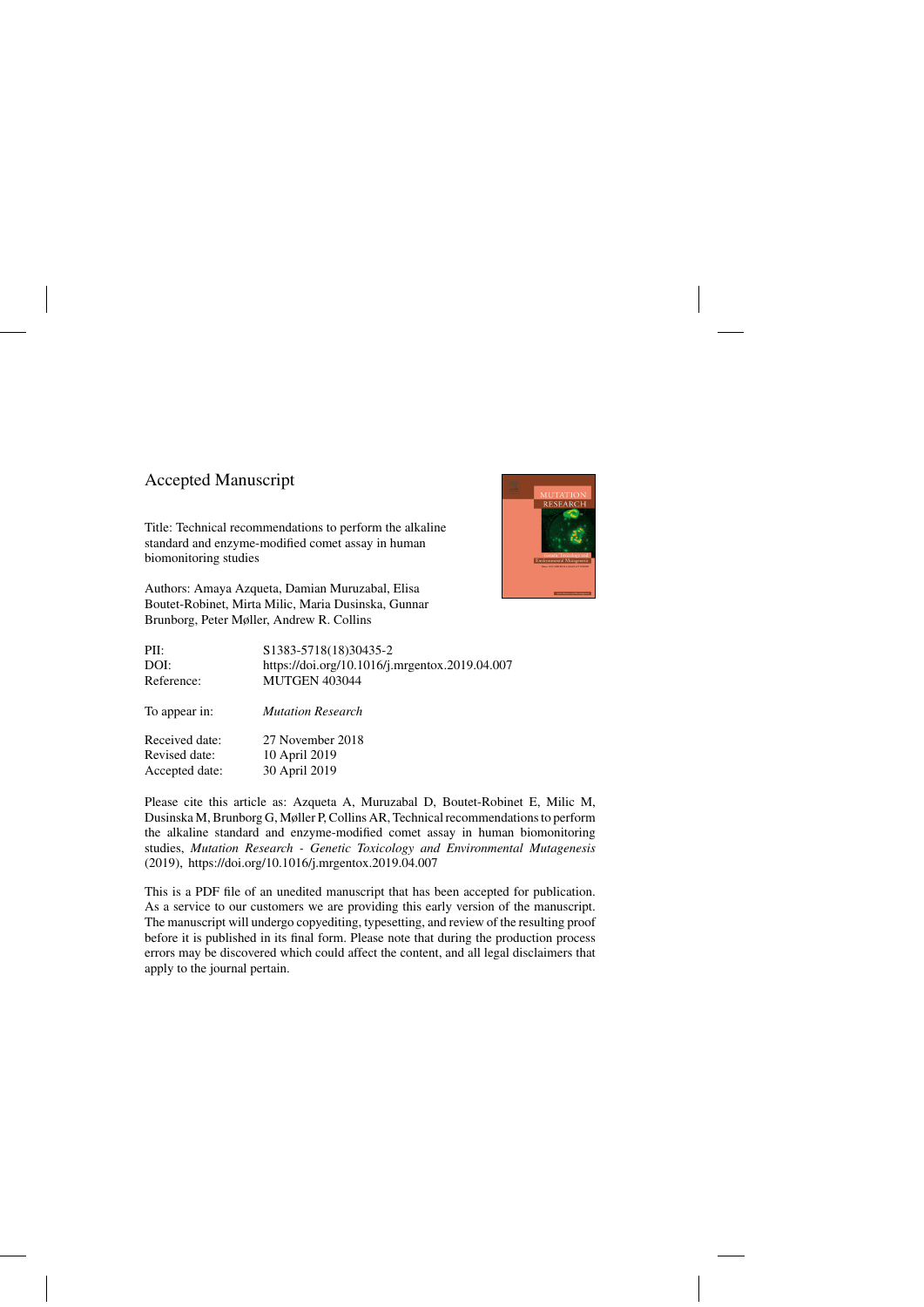## **Technical recommendations to perform the alkaline standard and enzyme-modified comet assay in human biomonitoring studies**

Amaya Azqueta<sup>1,2\*</sup>, Damian Muruzabal<sup>1</sup>, Elisa Boutet-Robinet<sup>3</sup>, Mirta Milic<sup>4</sup>, Maria Dusinska<sup>5</sup>, Gunnar Brunborg<sup>6,7</sup>, Peter Møller<sup>8</sup>, Andrew R. Collins<sup>9</sup>

<sup>1</sup>Department of Pharmacology and Toxicology, University of Navarra, C/Irunlarrea 1, 31009 Pamplona, Spain (<u>amazqueta@unav.es</u>, dmuruzabal@alumni.unav.es);<sup>2</sup>IdiSNA, Navarra Institute for Health Research; <sup>3</sup>Toxalim (Research Centre in Food Toxicology), Université de Toulouse, INRA, ENVT, INP-Purpan, UPS, Toulouse, France (elisa.boutet@univtlse3.fr); <sup>4</sup>Mutagenesis Unit, Institute for Medical Research and Occupational Health, Ksaverska cesta 2, 10 001 Zagreb, Croatia (mmilic@imi.hr); <sup>5</sup>Health Effects Laboratory, Department of Environmental Chemistry, Norwegian Institute for Air Research, Kjeller, Norway (maria.dusinska@nilu.no); <sup>6</sup>Department of Molecular Biology, Norwegian Institute of Public Health, 4404 Nydalen, Oslo, Norway (gunnar.brunborg@fhi.no); <sup>7</sup>Centre for Environmental Radioactivity (CoE CERAD), Ås 1432, Norway; <sup>8</sup>Department of Public Health, Section of Environmental Health, University of Copenhagen, Øster Farimagsgade 5A, DK-1014 Copenhagen K, Denmark (pemo@sund.ku.dk); <sup>9</sup>Department of Nutrition, Institute for Basic Medical Sciences, University of Oslo, Sognsvannsveien 9, 0372 Oslo, Norway (a.r.collins@medisin.uio.no) Toepartment of Pharmacology and Toxicology, University of Navarra, C/Irunlarea 1, 31009<br>
Pamplona, Spain (amazoueta@unaves, dmuruzabal@alumni.unaves);<sup>1</sup>diSN[A](mailto:pemo@sund.ku.dk),<br>
Navarra linstitute for Nealth Research;<sup>1</sup>Toralim (Research c

\*Corresponding author: Amaya Azqueta Department of Pharmacology and Toxicology, CIFA building University of Navarra C/Irunlarrea 1 31009 Pamplona Spain Email: amazqueta@unav.es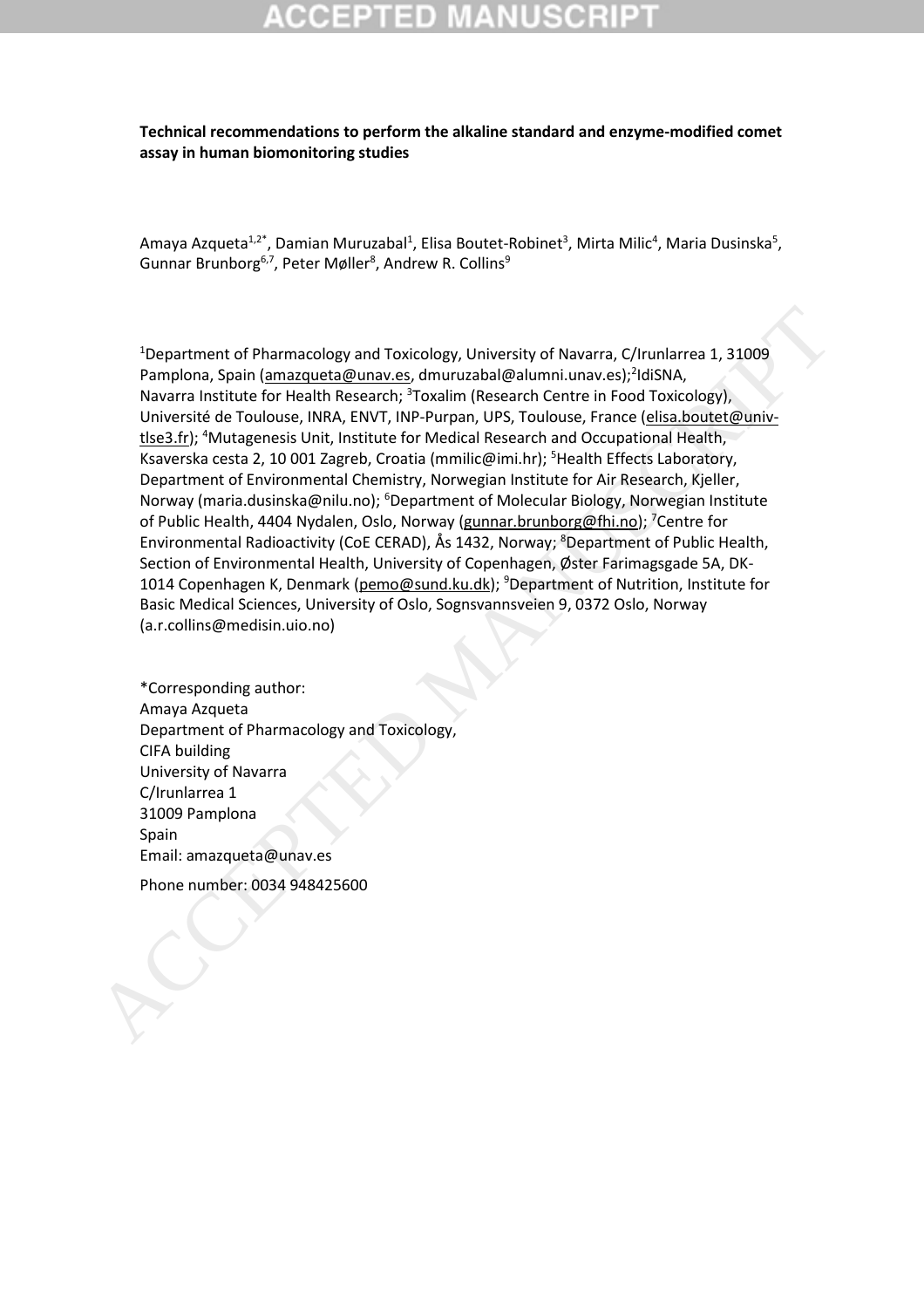Highlights:

- The comet assay is widely used in human biomonitoring to measure DNA damage
- Variation in comet assay results between laboratories has been a problem
- Specific steps in the assay have been identified as causes of this variation
- Including reference standards in experiments helps to control variation
- We give recommendations for improving the reliability of the assay

## **Abstract**

The comet assay (single cell gel electrophoresis) is widely used as a biomonitoring tool to assess DNA damage - strand breaks, as well as oxidised bases; it can also be adapted to measure DNA repair. It is based on the ability of breaks in the DNA to relax supercoiling, allowing DNA loops to extend from the nuclear core (nucleoid) under an electric field to form a comet-like tail. Most commonly, it is applied to white blood cells. The range of detection is between a few hundred breaks per cell and a few thousand, encompassing levels of damage that can be repaired and tolerated by human cells. Its applications include monitoring various diseases, studying the influence of nutrition on DNA stability, and investigating effects of environmental and occupational mutagens. Here we address the issue of inter-laboratory variation in comet assay results. This variation is largely due to differences in methods. Imposing a standard protocol is not practical, but users should be aware of the crucial parameters that affect performance of the assay. These include the concentration of agarose in which the cells are embedded; the duration of cell lysis, and of enzyme incubation when oxidised bases are being measured; the duration of alkaline unwinding; the duration of electrophoresis and the voltage gradient applied; and the method used to score the comets. Including reference standards in each experiment allows experimental variability to be monitored - and if variation is not extreme, results can be normalised using reference standard values. Reference standards are also essential for interlaboratory comparison. Finally, we offer recommendations which, we believe, will limit variability and increase the usefulness of this assay in molecular epidemiology. Abstract<br>The comet assay (single cell gel electrophoresis) is widely used as a biomonitoring tool to<br>assess DNA damage - strand breaks, as well as oxidised bases; It can also be adapted to<br>measure DNA repair. It is based o

**Keywords:** standard comet assay; Fpg-modified comet assay; DNA damage; protocol; controls; recommendations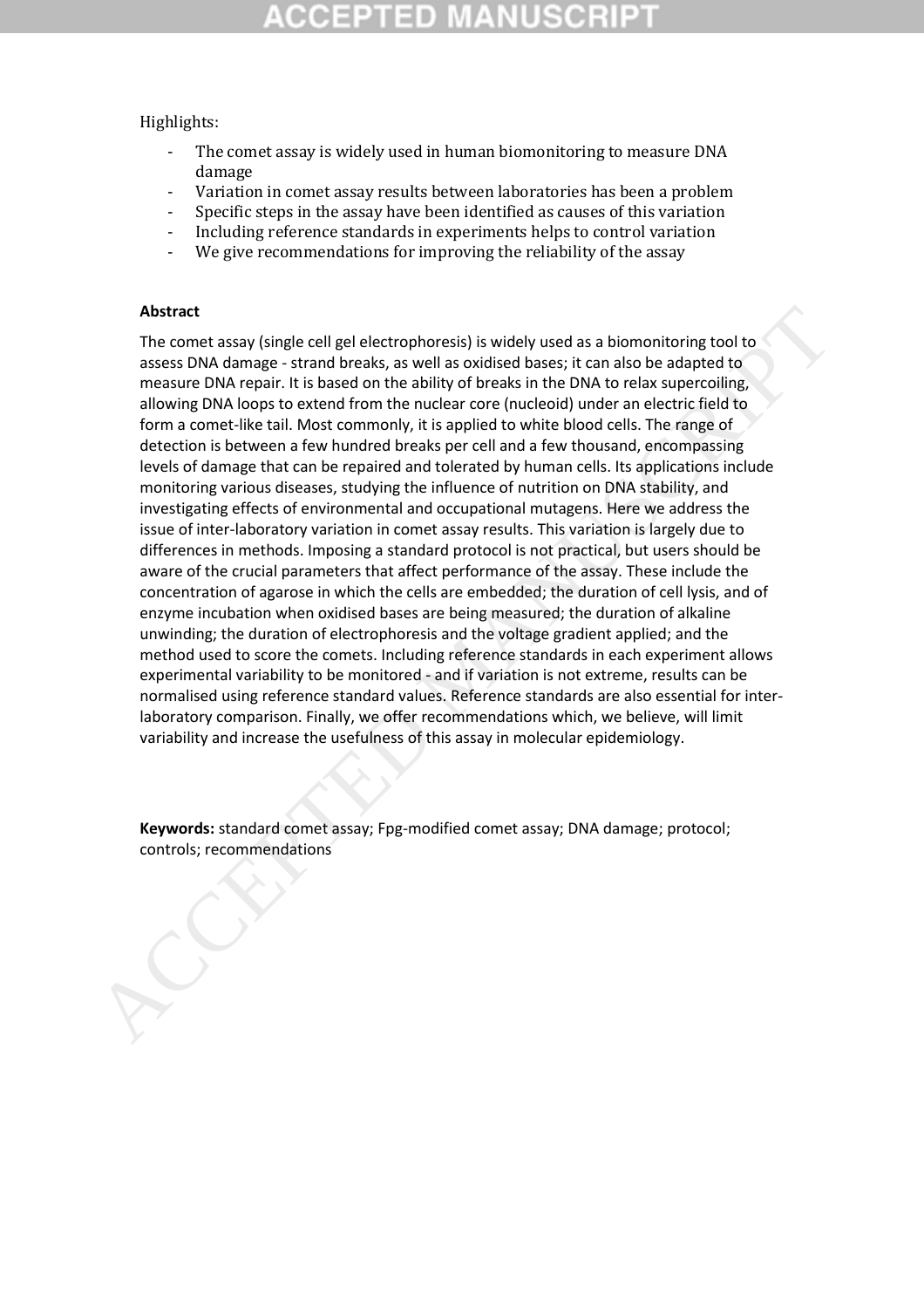# CEPTED M

### **1. Introduction**

DNA damage is unavoidable. In addition to spontaneous loss of bases (depurination, described by Lindahl [1]), cellular DNA is subject to attack by endogenous and exogenous agents. Reactive oxygen species (ROS) are released as a by-product of respiration, and while most are inactivated by the cell's antioxidant defences, some oxidation of DNA bases does occur. Exogenous damaging agents include ultraviolet (UV) and ionising radiation, and a multitude of environmental chemicals, causing a variety of lesions, from single and double strand breaks, to altered bases, bulky adducts and cross-links within or between strands or between DNA and protein. DNA repair pathways have evolved that deal efficiently with the damage, so the steady state level of damage is low, but measurable.

The comet assay (single cell gel electrophoresis) was developed in the 1980s as a way of detecting DNA damage at the level of individual cells [2, 3]. Essentially, cells are embedded in agarose on a glass or plastic substrate, lysed to remove membranes and soluble cell components, and the DNA stripped of histones by high molarity NaCl. This leaves the DNA attached at intervals to a nuclear matrix, as supercoiled loops - a structure known as a nucleoid. Electrophoresis (normally at high pH) draws the DNA towards the anode, but only those loops containing breaks, which allow release of supercoiling, are able to move significantly; they form an image resembling the tail of a comet when stained with a fluorescent dye and viewed under fluorescence microscopy. (Alternative staining methods exist - for example, silver staining - but are not often used.) The relative intensity of tail fluorescence reflects the proportion of relaxed loops and therefore the frequency of breaks. The actual number of breaks can be estimated by calibration against ionising radiation, which is known to introduce 0.31 breaks per  $10^9$  Da per Gy [4]. The range of detection with this assay is between a few hundred breaks per cell (i.e. a few breaks per chromosome) to a few thousand, which conveniently encompasses levels of damage that can be repaired and tolerated by normal healthy cells. damage, so the steady state level of damage is low, but measurable.<br>The cometa asspy (single cell gel electrophoresis) was developed in the 1980s as a way of<br>detecting DNA damage at the level of individual cells (2, 3). Es

In addition to its simplicity and sensitivity, it has the advantage of being applicable to nondividing cells, and peripheral white blood cells (WBCs) from humans were seen as an appropriate test material. Early clinical applications included a study of WBCs from infected and malnourished children [5], bladder cancer (using cells from bladder washings), male infertility (testing sperm) [6], and diabetes [7]. Studies of nutrition and lifestyle with the comet assay have generally involved intervention with antioxidants or antioxidant-rich foods. Green et al. [8] found that dosing healthy subjects with vitamin C protected WBCs from the damaging effects of X-rays *ex vivo*, while Hartmann et al. [9] showed that vitamin E prevented exercise-induced DNA damage. At the same time, effects of environmental or occupational mutagens were beginning to be studied with the comet assay; Vodicka et al. [10] found increased DNA damage in WBCs of lamination workers exposed to styrene.

A new era was opened up by the introduction of an additional step in the comet assay digestion of the nucleoid DNA with an enzyme that converts particular lesions to DNA breaks. The first enzyme to be used was endonuclease III, which recognises oxidised pyrimidines [11]; it was applied in a nutritional intervention study with antioxidants (vitamin C, vitamin E and β-carotene) [12], and showed a significant decrease in base oxidation after supplementation. Subsequently, formamidopyrimidine DNA glycosylase (Fpg) was introduced to detect oxidised purines [13]; various other enzymes have been used, but Fpg is now the most widely used, at least for human biomonitoring purposes.

DNA damage should be regarded as a marker of exposure - whether to harmful agents, or to beneficial substances such as antioxidant micronutrients. Although mutations are initiated by DNA damage, and may represent an early stage in the carcinogenic process, the link between DNA damage as measured with the comet assay and cancer incidence is extremely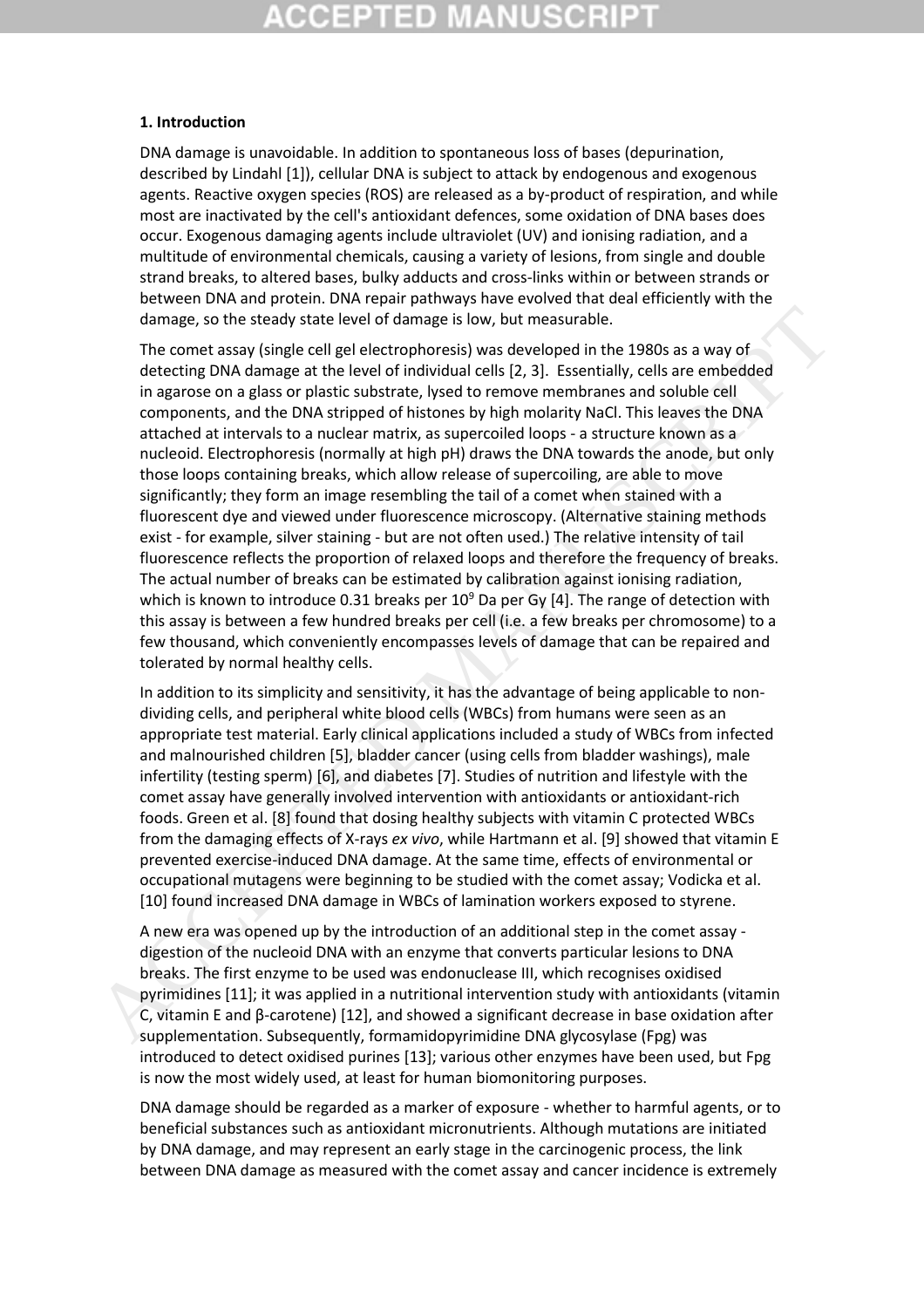# CEPTED M

tenuous; almost all DNA lesions are removed before the DNA is replicated (the stage at which DNA damage may be fixed as a permanent change in the genome), and even unrepaired lesions are unlikely to have any effect unless they occur in oncogenes, tumour suppressor genes or other genes associated with genome stability and cell division. The capacity of cells to repair DNA damage is likely to affect the probability of mutagenesis, and individual repair capacity is regarded as a marker of cancer susceptibility - a high intrinsic repair capacity supposedly protecting against cancer. However, while various polymorphisms in repair genes affect repair capacity, only very few have shown significant links with cancer risk [14]. DNA repair is not an unambiguous guide to susceptibility; it could be elevated in certain individuals as a result of induction by exposure to a carcinogen, in which case it might indicate increased rather than decreased risk.

Inter-laboratory variation in comet assay results has been a worrying factor over the years; in this article we describe ways to reduce it. The COST Action hCOMET was set up in 2016 to bring together researchers involved in human biomonitoring, and to collect the many thousands of individual sets of comet assay data that now exist, in order to carry out a pooled analysis. This should identify causes of variability, and - using statistical techniques give definitive answers to questions such as the effect of age on DNA damage, possible differences between men and women, effects of smoking, etc. be elevated in certain induviduals as a result of induction by exposure to a carcinogen, in<br>
which case it might indicate increased rather than decreased risk.<br>
Inter-laboratory variation in comet assay results has been a

As implied above, it is not clear whether DNA damage measured in an individual bears any relation to cancer risk. The necessary prospective study has yet to be carried out, to determine whether DNA damage is a predictive marker of cancer risk or mortality. This will involve large numbers of subjects, efficient recording of cancer incidence and deaths, and a long wait for disease to occur. An attractive alternative approach, the feasibility of which is currently under investigation in hCOMET, is to carry out a retrospective trial, making use of stored blood samples in a nested case-control study.

The purpose of this paper is to describe the causes of variation in comet assay results, and to explain how to limit or control the variation. When the variation is known to be due to the use of different experimental conditions, it may be possible to compensate for the variation and make comparisons between different laboratories' results. We refer here in particular to applications of the assay in human biomonitoring, but do not deal with how to obtain, store or handle samples; rather we concentrate on the performance of the assay.

#### **2. Differences in parameters and experimental conditions**

Different parameters (composition of solutions, buffers and/or duration of different steps of the comet assays protocol) have been supposed or demonstrated to critically influence comet assays results. The range of different conditions used in the assay is enormous, as illustrated by the fact that among 33 hCOMET laboratories, there are 55 different methods in use.

First, the format of gels varies, with more than 80 % of protocols using a 1, 2 or 3 gel format on glass microscope slides, while other laboratories use 12 mini-gels on glass slides or up to 96 gels on GelBond® films.

Most protocols include pre-coating of glass slides with a 1 % agarose layer to improve gel adhesion. The % of the low melting point (LMP) agarose layer containing the cells is 0.5-0.7 %, for 60 % of the users. About 1 in 3 protocols include a third layer of agarose.

The standard lysis solution composition is 2.5 M NaCl, 0.1 M Na<sub>2</sub>-EDTA, 10 mM Tris, pH 10.0, 1% Triton X-100, supplemented with dimethyl sulfoxide (DMSO) in 60 % of the protocols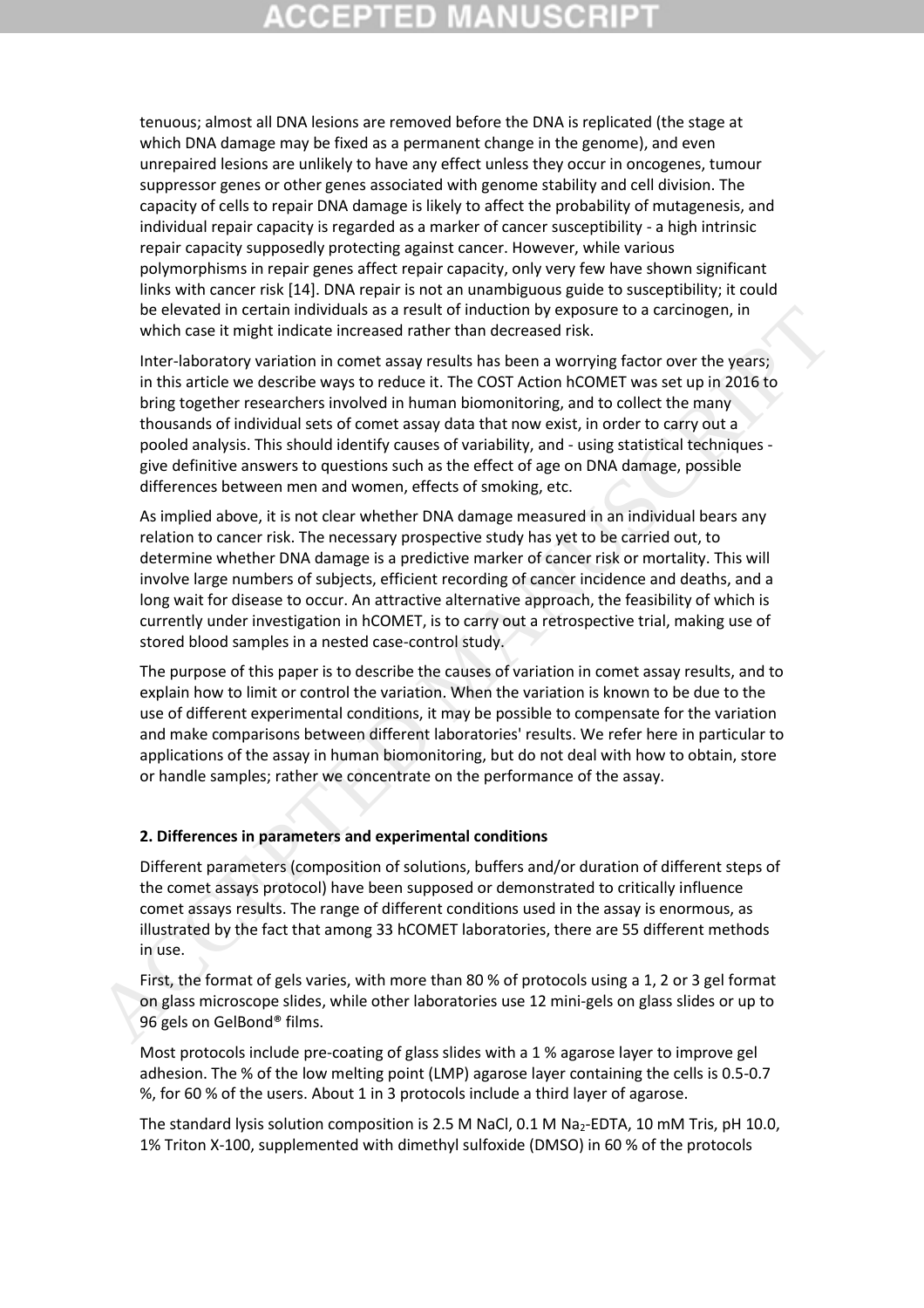# GEPTED

and/or supplemented with sodium sarcosinate (10 % of the protocols). The duration of lysis is very variable, as depicted in table 1.

Twelve of the 33 laboratories perform the enzyme-modified assay, with 15 different protocols; the most used enzyme is Fpg. Incubation of nucleoids with the enzyme takes place after lysis, and a parallel incubation with reaction buffer provides a control.

The standard unwinding and electrophoresis solution is 0.3 M NaOH, 1 mM EDTA,  $pH > 13$ . The durations of unwinding and of electrophoresis differ somewhat between protocols (see table 1 for details).

After electrophoresis, the neutralization step involves between 1 and 3 washes of 5 or 10 min, with either a Tris buffer, phosphate-buffered saline (PBS) or H<sub>2</sub>O. After neutralization, staining can be performed with different dyes (e.g. 4,6-diamidino- 2-phenylindole (DAPI), ethidium bromide, SYBR Gold, silver nitrate, Gelred, SYBR Green or Yoyo-1, the most used being DAPI and ethidium bromide (42/55 protocols).

Forty two % of protocols use reference standards, such as cells treated with radiation (X-rays or ɣ-rays), chemical alkylating agents (ethyl methanesulfonate (EMS), methyl methanesulfonate (MMS)) or oxidising agents (e.g.  $H_2O_2$  or photosensitiser Ro 19-8022 plus light).

Among 55 protocols, most advise that some steps of the assay are performed in the dark.

### **3. Effects of differences in experimental conditions**

A high inter-, and even intra-, laboratory variation is often reported when using the alkaline comet assay [15-20]. The inter-laboratory variation is most likely due to the many different protocols that are in use, as illustrated in the previous section and in table 1. Most protocols are based on the standard alkaline version of this technique as first described by Singh et al. in 1988 [3]. In this paper, untreated, X-ray- or  $H_2O_2$ -treated human lymphocytes were embedded in 0.5% LMP agarose on a glass microscope slide and lysed for 1h in a lysis buffer (2.5M NaCl, 100mM Na2-EDTA, 10mM Tris, 1% sodium sarcosinate and 1% Triton X-100, pH 10). The DNA was then unwound for 20 min in an alkaline solution (1mM Na<sup>2</sup> -EDTA and 0.3M NaOH, pH > 13) and electrophoresis was carried out in the same solution at 25 V for 20 min (they did not specify the V/cm). Slides were then stained with ethidium bromide and visualized using a fluorescence microscope. Deviations from this protocol, however, are common; some are widely accepted, such as the pre-coating of slides with agarose to improve adhesion, while others are laboratory-specific. But small variations in the protocol may have a substantial impact on the outcome of the assay. After electrophoresis, the meutalization step involves between 1 and 3 washes of 5 or 10<br>
min, with either a Tris buffer, phosphate-buffreed saline (PBS) or H<sub>3</sub>O. After neutralization,<br>
staining can be performed with dif

In this section, we are going to describe the different factors that influence the outcome of the comet assay and some others that should be taken into account. Moreover, we are going to discuss some factors that have not been thoroughly studied yet but may also have an impact on the results.

The term standard comet assay will be used for the assay in which enzymes are not used.

It is worth mentioning that the value of the comet assay descriptor (e.g. % DNA in tail) can be influenced by particular features of the assay protocol in use, whereas the "true" level of DNA lesions is independent of the protocol. The general approach to remove the influence of the assay conditions is to calibrate the test results against DNA breakage generated by ionizing radiation [21-23].

#### **3. 1. Factors known to influence the results**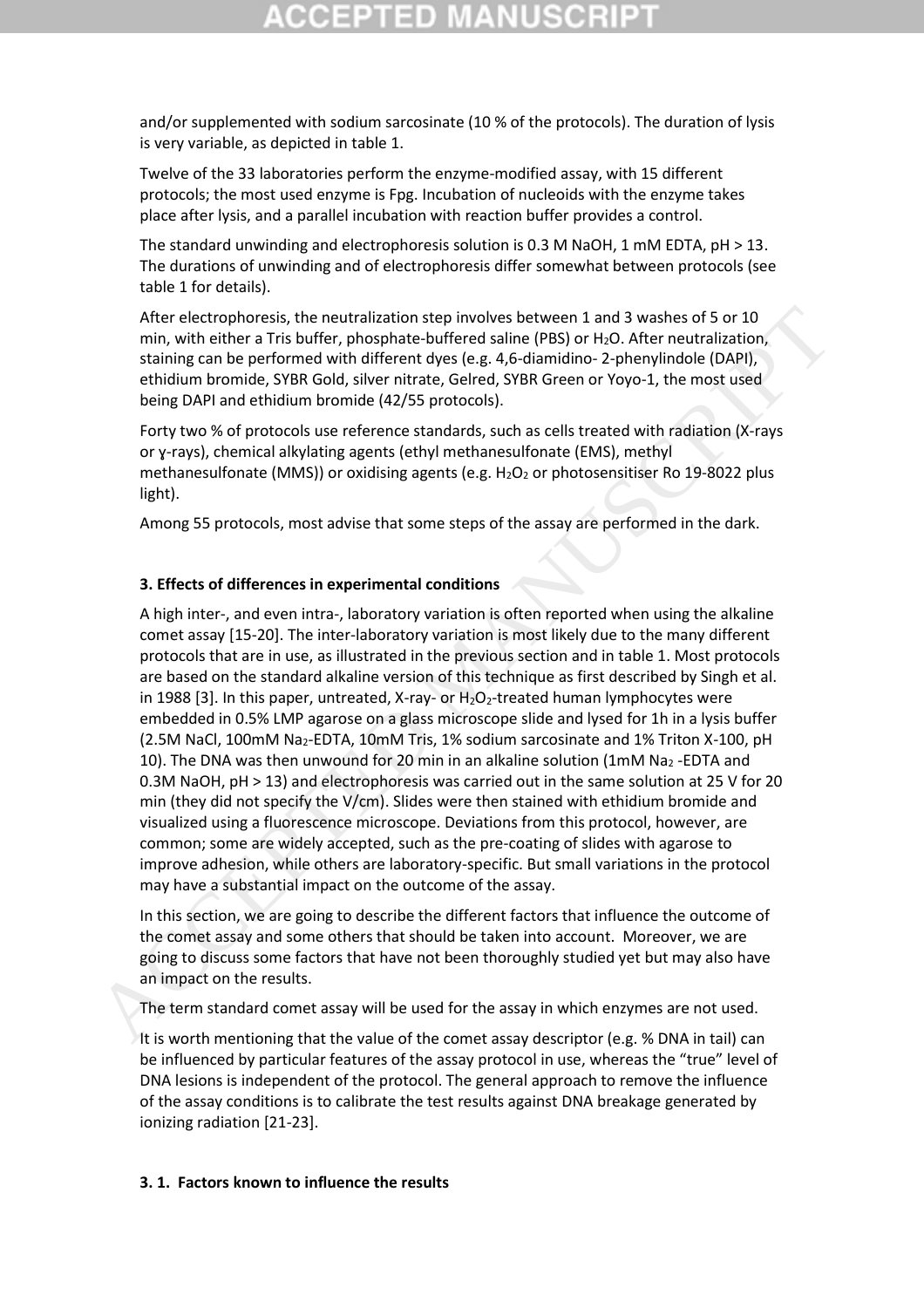Several studies have been carried out in order to assess the impact of different comet assay conditions on the outcome of the assay. Most of the studies have been performed using established cell lines or human lymphocytes treated with different genotoxic agents. However, results are also relevant for the use of the comet assay in human biomonitoring.

Some of the comet assay conditions affect the DNA migration (notably, agarose concentration, and strength and duration of electrophoresis) while some others may influence the kinds of DNA lesions detected. In this section, studies of the effect of the different conditions will be assessed following the chronological order of the protocol.

### *Concentration of agarose for embedding the cells*

Final agarose concentration in gels, i.e. after mixing the agarose with the cell suspension, has a marked effect on the comet assay outcome; it is inversely proportional to % DNA in tail in treated cells [24, 25]*.* This value increased from 23.1% in 0.95% agarose to 40.4% in 0.4% agarose in  $H_2O_2$ -treated human lymphocytes, and from 28.3% in 0.95% agarose to 50.5% in 0.4% agarose in  $H_2O_2$ -treated TK6 cells [24]. This increase was not so clear in non-treated cells, which is expected since such cells have low levels of DNA damage. Ersson and Møller found similar results in ɣ-irradiated THP1 cells, though they also reported a slight increase in the % tail DNA of non-irradiated cells [25].

Higher agarose concentrations reduce the mobility of molecules during electrophoresis, so mechanistically the importance of agarose is well understood. To a certain extent the agarose concentration may be varied to increase or reduce the sensitivity of the assay. It is worth mentioning, however, that the lowest concentration of agarose tested, 0.4%, is not recommended for general use, as such gels are very fragile [24].

#### *Duration of the lysis step*

Lysis time has no or very small effect on the % DNA in tail of untreated cells [26, 27]. However, it has a marked effect in cells containing certain types of lesions such as  $H_2O_2$ - or MMS-induced damage; a longer period of lysis allows the detection of a considerably greater amount of lesions (Table 2). The increase in the % tail DNA observed with longer times of lysis may correspond to spontaneously formed apurinic/apyrimidinic site (AP) sites from both alkylated and oxidized bases during the lysis step at pH 10 [26]. Regarding X-rayinduced lesions, the duration of the lysis step does not seem to have a pronounced impact [27]. **Concentration of gagrose for embedding the cells**<br>Final agarose concentration in gals, i.e. after mixing the agarose with the cell suspension,<br>has a marked effect on the concet assay outcome; it is inversely proportional

The absence of lysis gave similar results to lysing the cells for one hour, since the alkaline treatment that follows the lysis step is enough to lyse the cells. Actually, some researchers carry out the standard alkaline comet assay by performing the lysis and the unwinding of the DNA at the same time [28-31]. In this regard, a good correlation was observed in control and ɣ-irradiated lymphocytes, whether the lysis step was performed or not [32].

Regarding the Fpg-modified assay, Enciso et al. showed that lysis is essential and that the duration of lysis also has an impact on the DNA lesions detected [26]*.* In this case, a brief lysis (i.e., 5 min) is sufficient to allow the enzyme to reach the DNA. Moreover, it has also been shown, in the particular case of glycidamide-exposed cells, that extended lysis at pH 10 leads to chemical modification of the induced DNA base adducts, making them more prone to detection with Fpg [33].

#### *Measuring base oxidation: Fpg concentration and duration of incubation*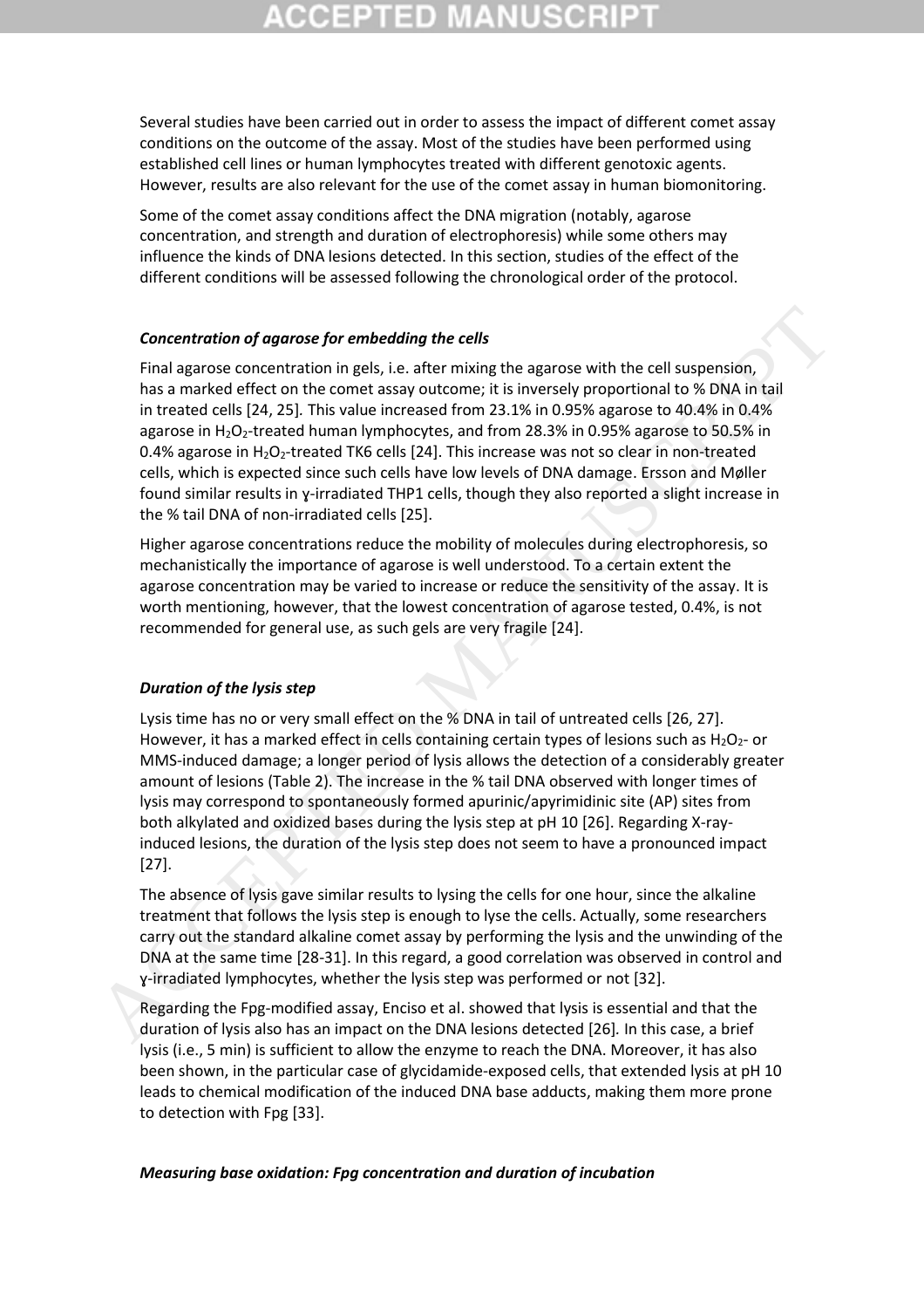## 22 T 2D

Fpg concentration and incubation time are critically important in the Fpg-modified comet assay. The concentration of Fpg should be high enough to detect the maximum amount of lesions present in the cells (ideally all of them) without exhibiting non-specific breakage activity. To determine this concentration, a titration experiments must be carried out using cells that contain 8-oxo-guanine (e.g., cells treated with Ro 19-8022 plus visible light, or with potassium bromate) and cells with intact DNA. These experiments should be carried out using the same conditions that are going to be used in the planned experiments; Fpg concentration and time of incubation vary depending on the procedure and the equipment [34, this issue].

The time of incubation is also critical; ideally, a plateau is reached after a certain time. Ersson and Møller observed that the net Fpg-sensitive sites increase from 35% to 50% DNA in tail in A549 cells treated with Ro 19-8022 (plus visible light) when increasing the time of Fpg incubation from 10 to 30 minutes, while longer times of incubation (i.e., 45 minutes) did not substantially increase the level of Fpg-sensitive sites detected [25].

#### *Duration and temperature of the alkaline treatment*

The duration of the alkaline treatment, also referred as unwinding period, has a clear effect on the extent of DNA damage detected as has been shown by different authors [24, 25, 35- 38]. All of them demonstrated how increasing the duration of the alkaline treatment induces an increase in the DNA strand breaks detected. During the alkaline treatment, alkali labile sites (ALS) are converted into breaks; the kinetics of this conversion has not been thoroughly studied but, judging by the results cited above, appears to be time-dependent.

The % tail DNA of H<sub>2</sub>O<sub>2</sub>- treated human lymphocytes increases from 19.6 when using 10 min of alkaline incubation to 41.0% when using 60 min. In  $H_2O_2$ -treated TK6 cells the increase was from 20.7% after 10 min to 35.8 after 60 min. In both cases there was timedependence; however, results after 40 and 60 min were similar [24]. Untreated cells did not show a clear time-dependence response. Similar effects were observed by Ersson and Moller using y-irradiated THP1 cells and  $H_2O_2$ -treated A549 cells [25]. However, results after 40 and 60 min of alkaline treatment were significantly different in the ɣ-irradiated THP1 cells but not in the H<sub>2</sub>O<sub>2</sub>-treated A549 cells. They also showed that the duration of the alkaline treatment affects the detection of Fpg-sensitive sites; longer alkaline incubation (from 20 to 60 min) gave slightly but significantly higher Fpg-sensitive sites in A549 cells treated with Ro 19-8022 plus visible light (from approximately 47% DNA in tail to 52%). The time of inculation is also critical, ideally, a pateau is reached after a cettain time.<br>
Erson and Mølter observed that the net Figg-sensitive sites increase from 35% to 50% DNA<br>
in tail in AS49 cells treated with Ro

A study by Forchhammer et al. showed higher levels of DNA migration for the determination of DNA strand breaks and Fpg-sensitive sites in peripheral blood mononuclear cells (PBMCs) from healthy volunteers using comet assay protocols with long alkaline unwinding time (40 as compared to 20 min) and electrophoresis time (30 as compared to 20 min) [37]. The difference in Fpg-sensitive sites attributed to alkaline incubation and electrophoresis times was removed by standardizing the DNA migration levels, using a calibration curve. On the other hand, the PBMC samples had low level of DNA strand breaks (less than 15 arbitrary units, evaluated by visual scoring) and the difference between protocols only disappeared by using a reference standard to standardize the results.

Speit et al. showed that not only the duration of the alkaline incubation (20 or 40 min) but also the temperature affects the standard comet assay results [38]. They performed both alkaline treatment and electrophoresis at 4 or 20°C and showed an increase in DNA migration, in the background level and the MMS- and ɣ ray-induced lesions, in V79 and human blood cells when the steps were carried out at 20°C. Sirota et al. showed that results obtained using alkaline incubation temperature between 8 and 20°C in X-irradiated human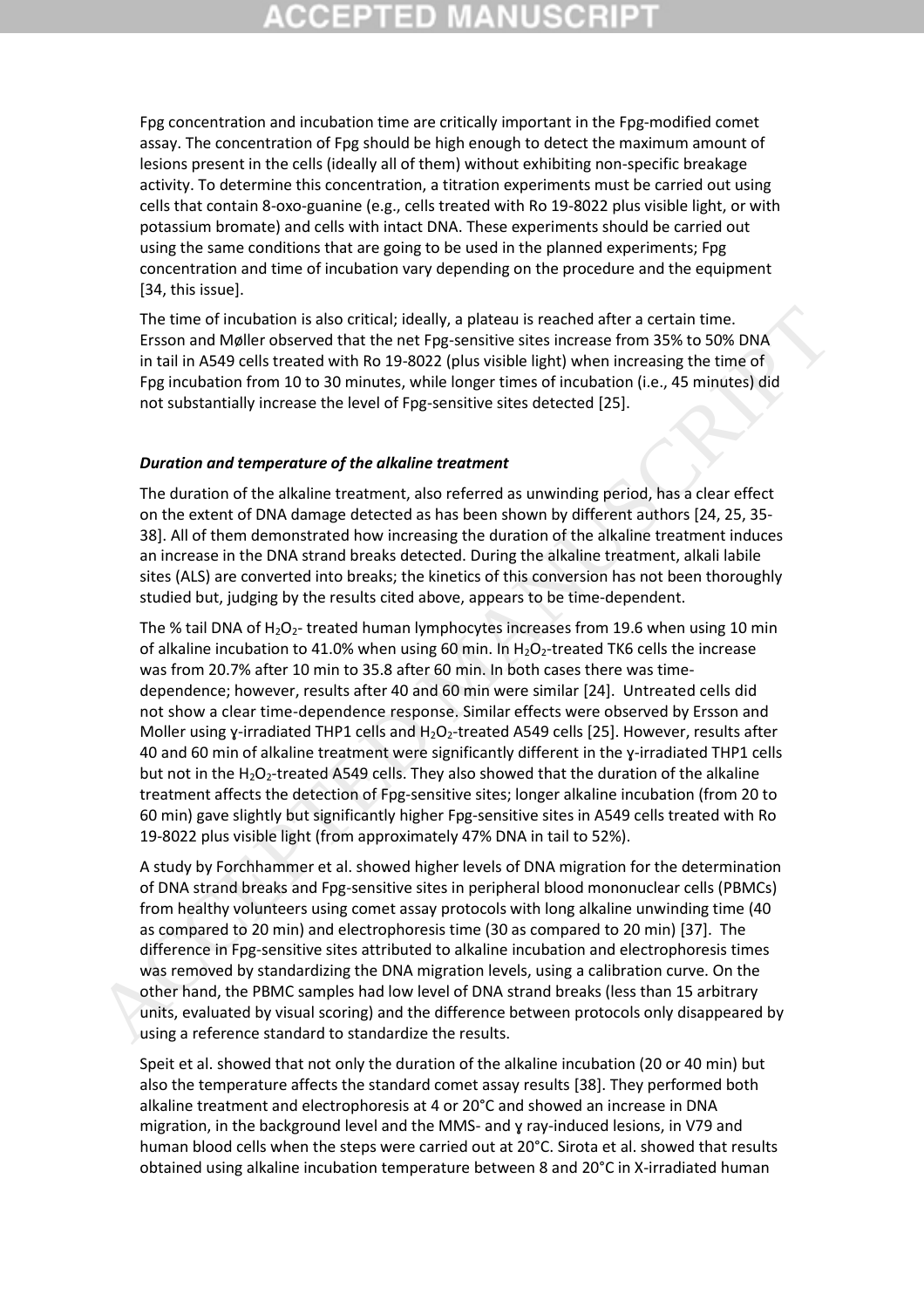# CEPTED

leukocytes were statistically similar (though a slight increase with the temperature was observed). However, increasing the temperature to 25°C produced statistically significant differences [39].

The increase in the DNA damage detected when the alkaline treatment and/or the electrophoresis are performed at higher temperatures can be due to a higher rate of transformation of ALS into breaks. Moreover, changes in the agarose gel at high temperatures can also affect the DNA migration [39].

#### *Voltages, duration, temperature and recirculation of the solution of the electrophoresis*

Electrophoresis is a key step in the alkaline comet assay. Variations in this step have been clearly shown in several reports to affect the results. Furthermore, the mechanisms behind the importance of electric potential and time of electrophoresis are well understood [40].

The voltage applied in the electrophoresis tank has a great impact on the % DNA in tail; the higher the voltage, the higher are the electrophoretic forces, and the higher is the % DNA in tail [24, 25]. The voltage in this context denotes the local electric potential, i.e. V/cm, where the samples reside in the tank during electrophoresis. Table 3 shows the results obtained by Azqueta et al [24]. Ersson and Moller observed similar results using y-irradiated THP1 cells and H<sub>2</sub>O<sub>2</sub>-treated A549 cells [25].

Similar to V/cm, the duration of electrophoresis also has great impact on the % DNA in tail; increasing the duration of electrophoresis enhanced the DNA migration in both controls and γ-irradiated human lymphocytes [35], whole blood and V79 cells [38], control and H<sub>2</sub>O<sub>2</sub>treated human lymphocytes and TK6 cells [24], and control and ɣ-irradiated THP1 cells and H2O2-treated A549 cells [25].

To illustrate the increase, here we describe the results obtained by Azqueta et al [24]. A steady increase in % tail DNA was observed in  $H_2O_2$ -treated cells and in untreated cells both human lymphocytes and TK6 cells. The % DNA in tail of untreated human lymphocytes increased from 0.9 after 5 min of electrophoresis to 5.9 after 60 min, while the increase in H<sub>2</sub>O<sub>2</sub>-treated lymphocytes was from 9.5 after 5 min to 51.5 after 60 min. The same pattern of results was observed in TK6 cells. All these experiments were performed using 0.83 V/cm for electrophoresis. Voltages, duration, temperature and recirculation of the solution of the electrophoresis<br>
Electrophoresis is a key step in the slicialize comet assay. Variations in this step have been<br>
detaily shown in several reports to

It is important to note that the % tail DNA is linearly related to both V/cm and to duration (minutes) of electrophoresis. This has been observed experimentally and the mechanism is also well understood. These interdependences could be used as a basis for introducing correction factors when comparing results obtained in laboratories with electrophoresis conditions deviating significantly from standard ones [40].

As was mentioned in the previous section, Speit et al. performed both alkaline treatment and electrophoresis at 4 and 20°C and showed an increase in the DNA migration when both steps were carried out at 20°C [38]. Sirota et al. presented results along these lines [39]. It seems that temperature is also important.

Recirculation of the electrophoresis solution during electrophoresis also has an impact on the comet assay outcome. Gutzkow et al. showed how the recirculation of the electrophoresis solution not only decreased the variability of replicated samples within minigels (i.e., 96-minigels/Geldbond® film format) but also increased the DNA migration detected in X-ray irradiated human lymphocytes [41].

#### *Staining comets*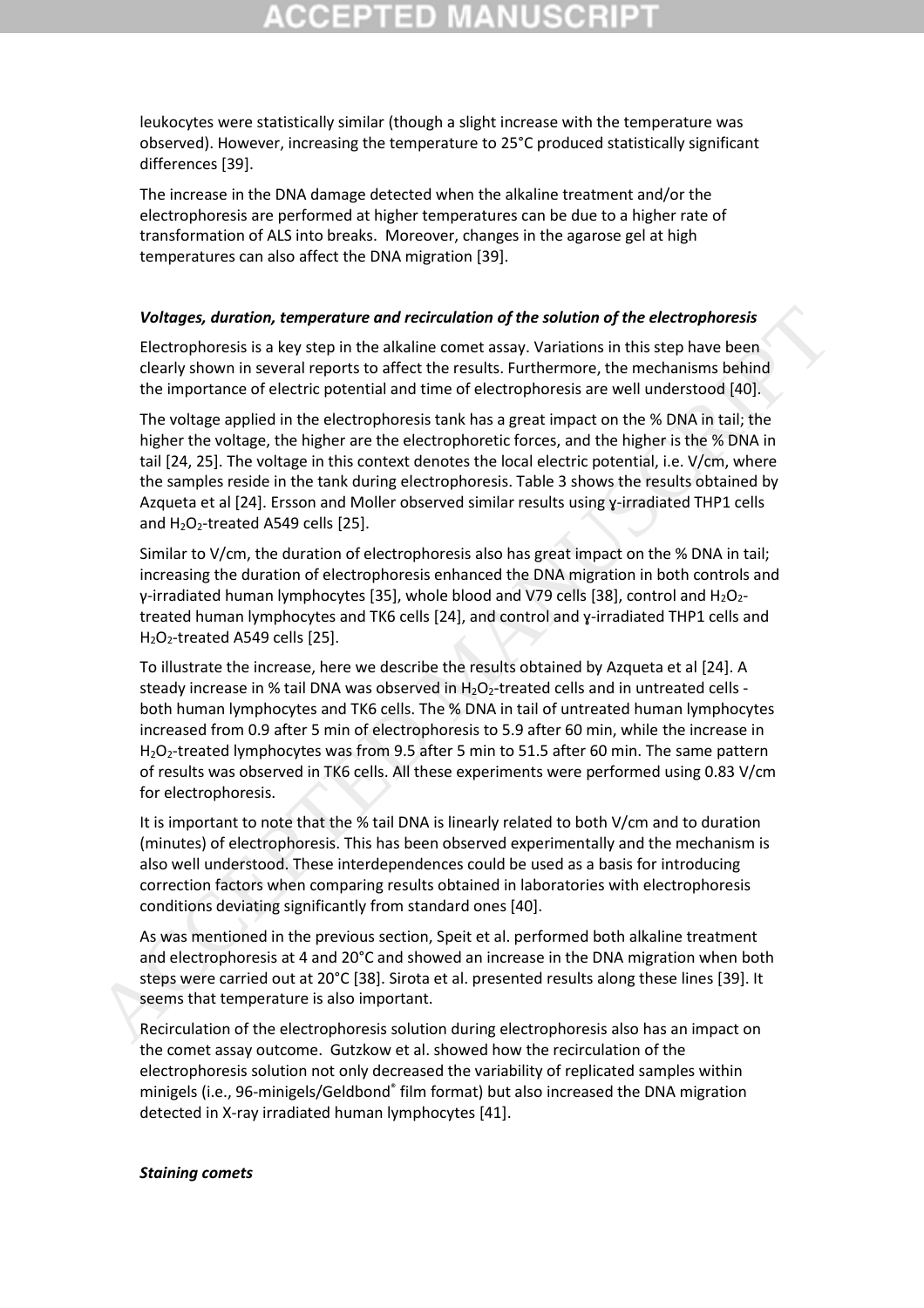Olive et al. demonstrated that the concentration of dye can also affect the level of DNA damage detected [28]. They tested different concentrations of propidium iodide (0.1-10 µg/mL) for staining X-irradiated V79 cells and controls. They concluded that at low concentration the image detection was compromised, but at concentrations higher than 5 µg/mL the compound affected the DNA and increased the background fluorescence (they used 2.5 µg/mL to perform their experiments). The same group tested 3 different staining methods - namely propidium iodide as an intercalating DNA-binding dye, and Hoechst 33342 and DAPI as non-intercalating DNA-binding dyes [29]. All approaches showed similar sensitivity. Sirota et al. also reported the same results using SYBR green and ethidium bromide [39].

#### *Scoring comets*

Scoring comets can be a potential cause of variation; microscope quality and adjustments, aging of the fluorescence microscopy light source, in particular the traditional mercury lamp, method use for scoring, and even settings within the image analysis software may affect the results.

Different ways of scoring are actually used. They can be classified in 3 main groups: visual scoring (classifying the comets according to the relative amount of DNA in the tail and the head), conventional computerised image analysis systems (also called semiautomatic image analysis systems), and automated image analysis systems. Both the latter express results as a variety of descriptors; the most used are % DNA in tail, and tail moment, which integrates the % DNA in tail and the tail length [22]. In a comparative study, visual scoring using five categories, from 0 (no tail) to 4 (almost all the DNA in tail), the semiautomatic image analysis system 'Comet Assay IV' (Perceptive) and the automated image analysis system 'Pathfinder\_Cellscan Comet' (IMSTAR), gave valid and interchangeable results [42]. The three approaches showed similar sensitivity in the ability to give quantitative estimates of damage caused by different concentrations of MMS or  $H_2O_2$ . However, visual scoring over-estimates low levels of DNA damage while the Pathfinder-Cellscan Comet system had problems to detect some of the heavily damaged comets. **Scoring comets**<br>
Scoring comets can be a potential cause of variation; microscope quality and adjustments,<br>
againg of the fluorescence microscopy light source, in particular the traditional mectury lamp,<br>
method use for

Sirota et al. also reported no significant effect on the results when using two different image analysis software (namely, CASP, from CaspLab, and a homemade software) [39].

Aging of the fluorescence microscope lamp is a parameter that should always be checked. The effect of aging can be clearly seen by analysing the same slides before and after changing a lamp.

#### **3.2. Other factors**

A number of other experimental factors have been suggested to be of importance for comet assay results. These factors might not influence the results directly but might be indirectly of relevance. This is the case with the number of cells per gel. Having very few cells can complicate the scoring or invalidate the assay if there are not enough comets to evaluate. On the other hand, too many cells can also be a serious problem; it is not possible to evaluate overlapping comets when using an image analysis system, and in particular heavily damaged cells may be systematically and erroneously excluded. Therefore, getting the right concentration of cells is really important.

The electric current (mA) during electrophoresis was in the past claimed to be important for the comet assay outcome, and the current was, in the early protocols, set at a specific level [3]. This is, however, now known to be unnecessary. The irrelevance of the current has been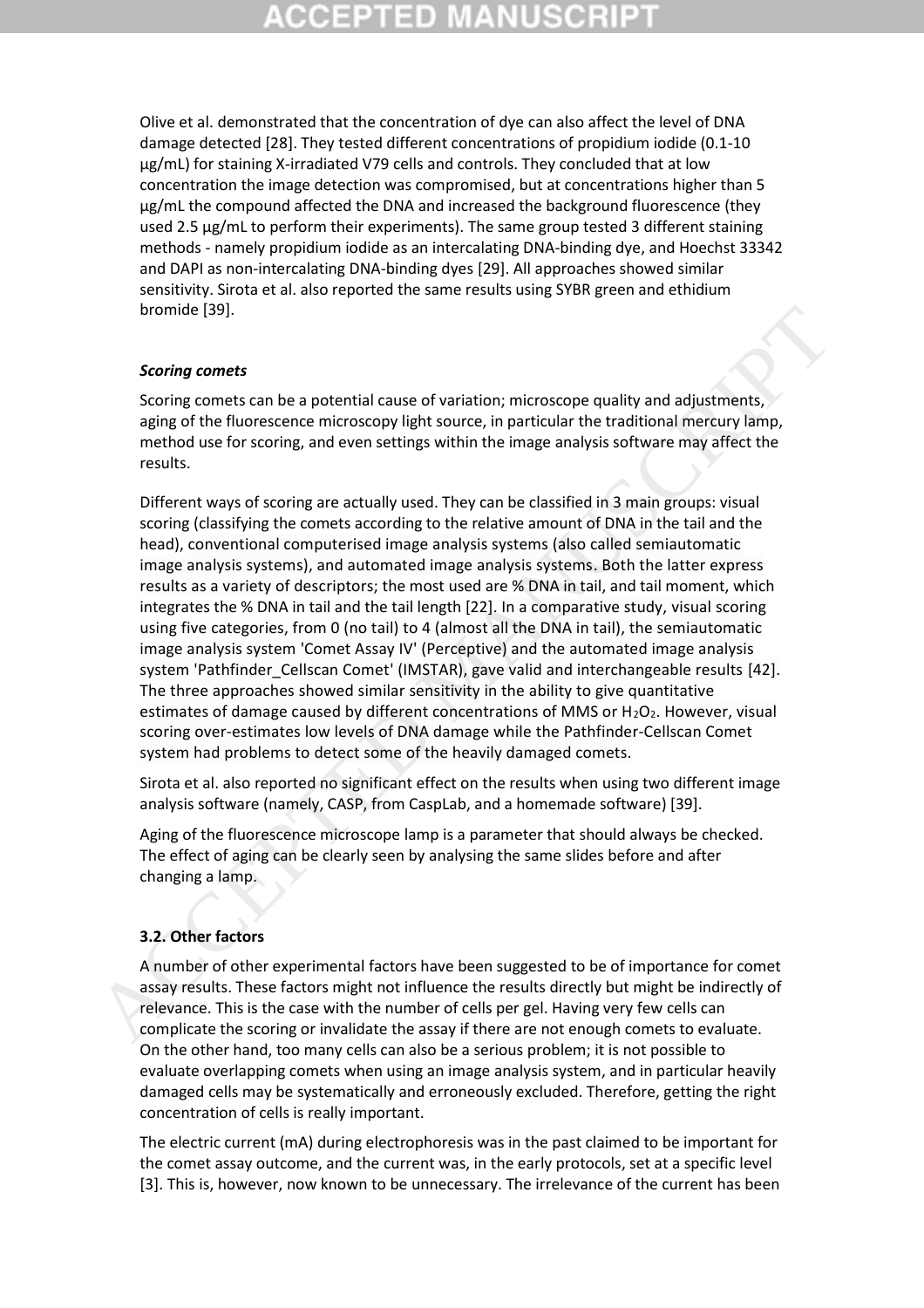# CEPTED

supported by both experimental and theoretical evidence. Even so, the level of the electrophoresis solution, usually adjusted to set up a certain current, may in some tanks have an indirect although moderate impact on the voltage gradient [24, 40]. Therefore, it is recommended to use a constant volume of alkaline solution, selected so that the power supply can provide an optimal voltage gradient.

It should also be taken into account that a high current could increase the temperature of the electrophoresis buffer, in which case cooling will be necessary.

### **4. Published guidelines**

The literature contains a number of "recommendations", "guidelines" and specific "protocols" for the comet assay (listed in table 4). The terms seem to be used synonymously in the literature. However, a "guideline" is a stricter procedure than a "recommendation" as instructions are required to be followed in a guideline. Similarly, a "procedure" (or "standard operating procedure, SOP") is a very specific description of conditions that have to be followed. As an historic overview of the eagerness to standardize the comet assay, Table 4 lists protocols that have been published since 2000. Certain authors have focused on applications of the comet assay in genotoxicity testing rather than biomonitoring, although the instructions are applicable to samples collected from humans too. The protocols for biomonitoring studies have focused mainly on easily isolated cells such as WBCs. Importantly, protocols used in genotoxicity studies of adherent tissue cells (*in vitro* studies) or animal models (*in vivo* studies) have relevant information for researchers who will use the comet assay to measure DNA damage in tissue samples (biopsies) or various types of exfoliated cells from humans. Biopsy samples and exfoliated cells have much higher heterogeneity in DNA damage levels than WBCs; and the use of a non-optimal procedure may lead to high baseline levels of DNA damage. These limitations have been ameliorated in genetic toxicology through modifications in various steps of the comet assay protocol. With the exception of the OECD guideline from 2016 [54], they have been published by researchers from only one laboratory and they are predominantly protocols for the standard alkaline comet assay in cell culture studies or animal models. The OECD Test Guideline 489, *In Vivo* Mammalian Alkaline Comet Assay, was developed for analysis of DNA strand breaks in tissues from animals [54]. Thus, it is restricted to only the standard comet assay and contains recommendations rather than well-defined operating procedures. That being said, the OECD document contains a useful list of positive controls for the standard comet assay, which are also applicable as reference samples in biomonitoring studies, although they may not be suitable reference samples for the enzyme-modified comet assay for measurement of oxidatively damaged DNA. **4. Published guidelines**<br>
The literature contins a number of "recommendations", "guidelines" and specific<br>
The literature contains an number of "recommendations", "guidelines" and specific<br>
"protocols" for the content as

Table 5 summarises the previously published assay protocols for the standard and enzymemodified comet assay, which have been tested in multi-laboratory studies. The enzymemodified protocol was developed by the European Standards Committee on Oxidative DNA Damage (ESCODD) for the purpose of determining true levels of oxidatively damaged DNA in cells from humans [15, 56, 57]. The comet assay results in this trial were compared with results from alternative methods to determine Fpg-sensitive sites, such as alkaline elution or alkaline unwinding, and measurements of 8-oxodG by chromatographic assays. In principle, the former protocol was identical to the protocol that had been developed by Collins and coworkers [23]. In retrospect, it was realized that the participating laboratories had not strictly followed the recommended protocol.

The ESCODD protocol was essentially adopted in the NewGeneris project, which also involved a number of the same researchers as took part in ESCODD. The European Comet Assay Validation Group (ECVAG) developed their validation studies on the notion that it is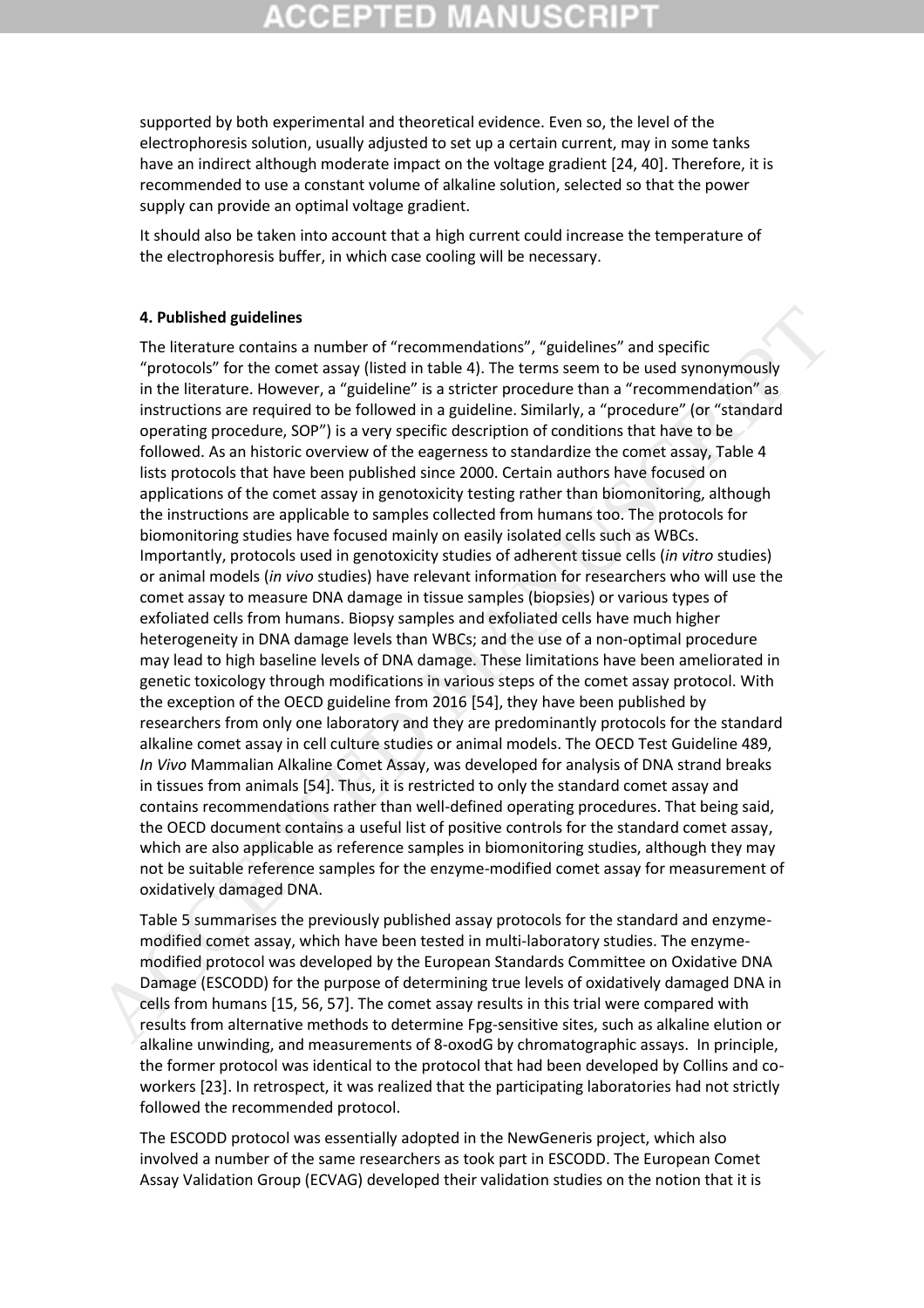## 12 TED

not necessary to adhere to an SOP if primary comet assay descriptors are standardized by use of laboratory-specific calibration curve samples [16]. It was shown that the interlaboratory variation would be reduced by this procedure for both the standard and Fpgmodified comet assay [17, 18, 20, 58]. Nevertheless, in an attempt to reduce the interlaboratory variation in DNA damage levels, ECVAG developed a standard comet assay protocol [19]. Surprisingly, half of the participating laboratories experienced technical problems when using the standard procedure. The experiences in ESCODD and ECVAG indicate that standardising the comet assay procedure is not straightforward. Researchers are reluctant to change a procedure that works in their laboratory.

### **5. Controls**

### **5.1. Positive and negative controls**

Møller et al. defined positive control as 'an exposure that will generate DNA damage in cells or tissues (typically a separate exposure group)' [59]. Together with negative controls, they are used not only to demonstrate the correct performance of the assay but also to ensure that the biological system has a reasonable background level of DNA damage and is sensitive to external exposure. Obviously, for ethical reasons, positive controls cannot be included in human biomonitoring studies. However, a control group, matched with respect to sex, age, smoking habit, alcohol consumption, nutrition and lifestyle to the exposed group should be included in any study. The control group is formed by a group of subjects who are unexposed, untreated or take a placebo, depending on the type of study. Theoretically, they should exhibit a low level of DNA damage (% DNA in tail). The background level of DNA damage in human PBMCs (commonly referred to as lymphocytes) may be around 8-10% [60, 61]. **5. Controls**<br> **5.1. Positive and negative controls**<br> **5.1. Positive and negative controls**<br> **Maller et al.** defined positive control as 'an exposure that will generate DNA damage in cells<br>
or tissues (typically a separat

### **5.2. Assay controls or reference standards**

In human biomonitoring studies, when a long series of human cell samples are being analysed over a period of months or years, routine inclusion of assay controls or reference standards (terms used interchangeably) has been proposed [61, 62]. An assay control has been defined as **'**Samples that are included in every comet assay experiment within the same laboratory (preferably cryopreserved samples that have been exposed to a DNA damaging agent)' [59].

Assay controls are prepared from a single batch of cells (or pooled samples), either untreated (negative standard) or treated with an appropriate damaging agent (positive standard), frozen slowly as a large number of aliquots in freezing medium and stored at - 80 $^{\circ}$ C. Freshly isolated or cryopreserved human PBMCs or mammalian cell lines with background level of DNA damage have been used as a reference standard as well as cells exposed to genotoxic agents [60, 62-64]. As examples, for strand breaks, cells exposed to a known DNAdamaging agent such as  $H_2O_2$ , ionising radiation or MMS provide a good positive reference standard, while if oxidised bases are of interest, cells treated with a photosensitiser plus visible light or with potassium bromate can be used. However, it is very important to establish the long-term stability of the assay controls at -80°C.

Assay controls should be included in each electrophoresis run, during the whole study. Even better, reference cells may be included in the same samples if they can be distinguished from (e.g.) PBMCs during scoring; such methods have recently been described based on the use of blood cells from fish with DNA content much lower than that in humans [65]. Assay controls or internal reference cells will guarantee that intra-laboratory variability is properly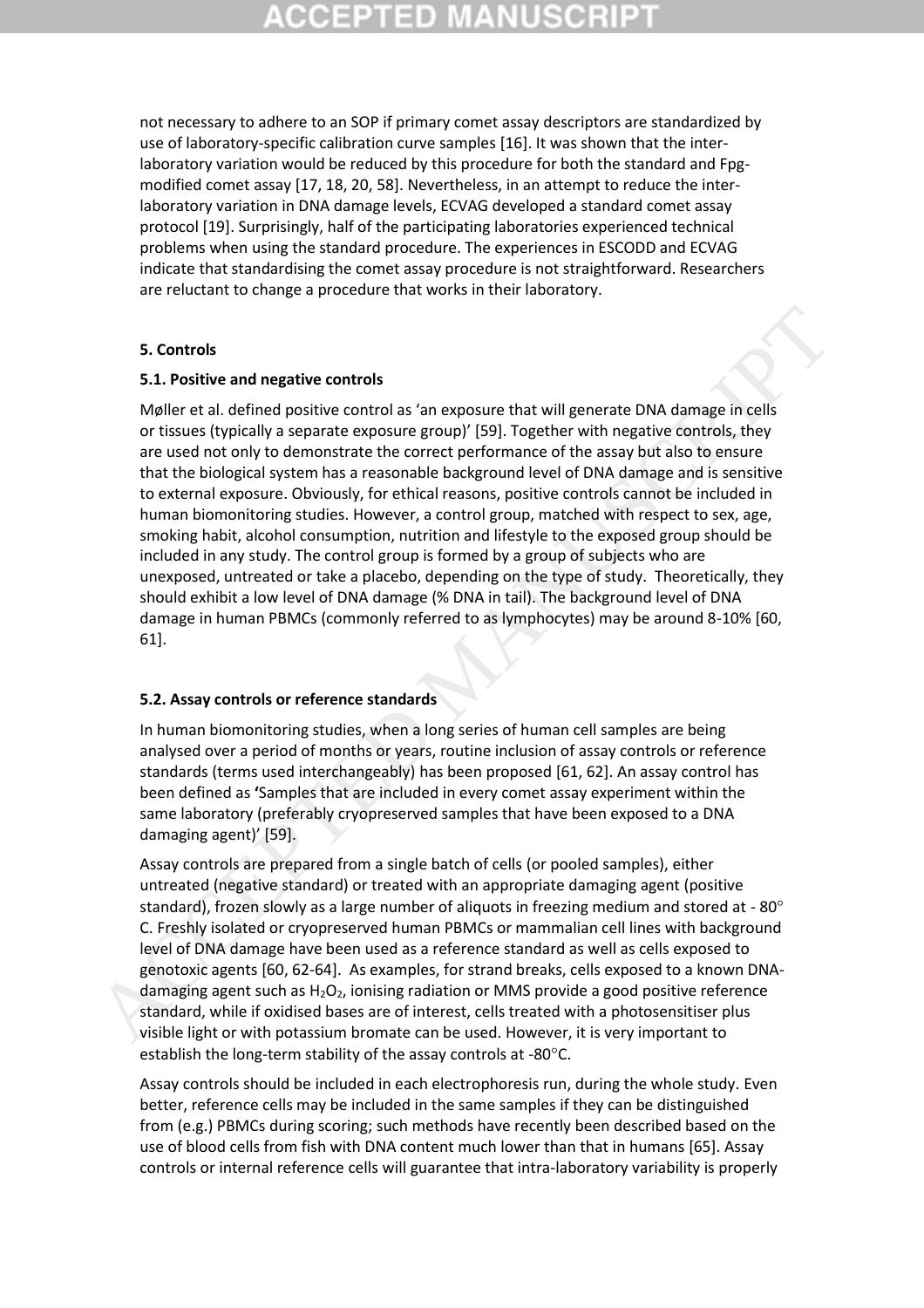controlled; if variation exceeds a certain limit, test results should not be trusted, but if variation is modest, test results can be normalised on the basis of the reference standard value [66]. Møller et al. demonstrated the great value of assay controls many years ago [67]. They included assay controls in a study on sunlight exposure where blood samples were obtained from volunteers over a period of 15 months. The unexplained (i.e. residual) variation in the full multivariate statistical analysis was identical to the variation in the reference samples, which meant that the residual variation in the dataset was indeed assay variation. There was no need for further statistical analysis.

Reference standards are also essential for inter-laboratory comparison. Results from those laboratories that share the same reference standards can be directly compared. Otherwise, calibration against X-irradiated cells with defined amounts of damage can control for interlaboratory variation.

### **5.3. Historical controls**

It is standard practice in genotoxicity testing to keep records of results of tests of positive and negative controls, as a 'historical control' dataset. This is important for quality control, defining an acceptable (limited) level of variation, and assessing assay reliability. In the case of human biomonitoring, it is also important to build a database of background damage levels in PBMCs (or other cell types) from control populations. This allows the consistency of the assay to be monitored over time. 'Background damage' refers to DNA strand breaks (and ALS) with the standard assay, as well as to base oxidation with the enzyme-modified assay. Iaboratories that share the same reference standards can be directly compared. Otherwise,<br>calibration against X-irradiated cells with defined amounts of damage can control for inter-<br>laboratory variation.<br>5.3. Historical c

#### **6. Observations and recommendations**

Below we present some observations and specific recommendations, mostly based on ideas that have been thoroughly explored above. Recommendations are never completely comprehensive; for some applications, special conditions are needed. But in general, the following advice can be followed. Most of these recommendations are applicable also to genotoxicity studies, whether *in vitro* or *in vivo*.

A top layer of agarose, covering the layer containing the cells, is quite unnecessary (and may delay or prevent access of enzymes).

The lysis solution does not need to contain sodium sarcosinate. Triton X-100 is a perfectly adequate detergent, effectively lysing cell and nuclear membranes. Sperm are an exception to this; they need more severe treatment to 'unwrap' the DNA. Epithelial cells, such as from the buccal lining, are also refractory.

DMSO was not present in the lysis solution formulated by Singh et al. [3] and is generally not necessary (Nor was it include in the solution used by Ostling and Johanson [2] to lyse the cells.). It was added later on for the use of whole blood in order to prevent the DNA induced by the iron released from erythrocytes during lysis and tissue samples [68, 43]. However, satisfactory results haven been obtained without including it [69-71].

With human (or animal) cells, it is normally not necessary to perform any stages of the comet assay in the dark [only in plant cells, where illuminated chloroplasts will produce damaging free radicals, is this important]. *In vitro* experiments with chemicals or particles known to be photoreactive are an exception.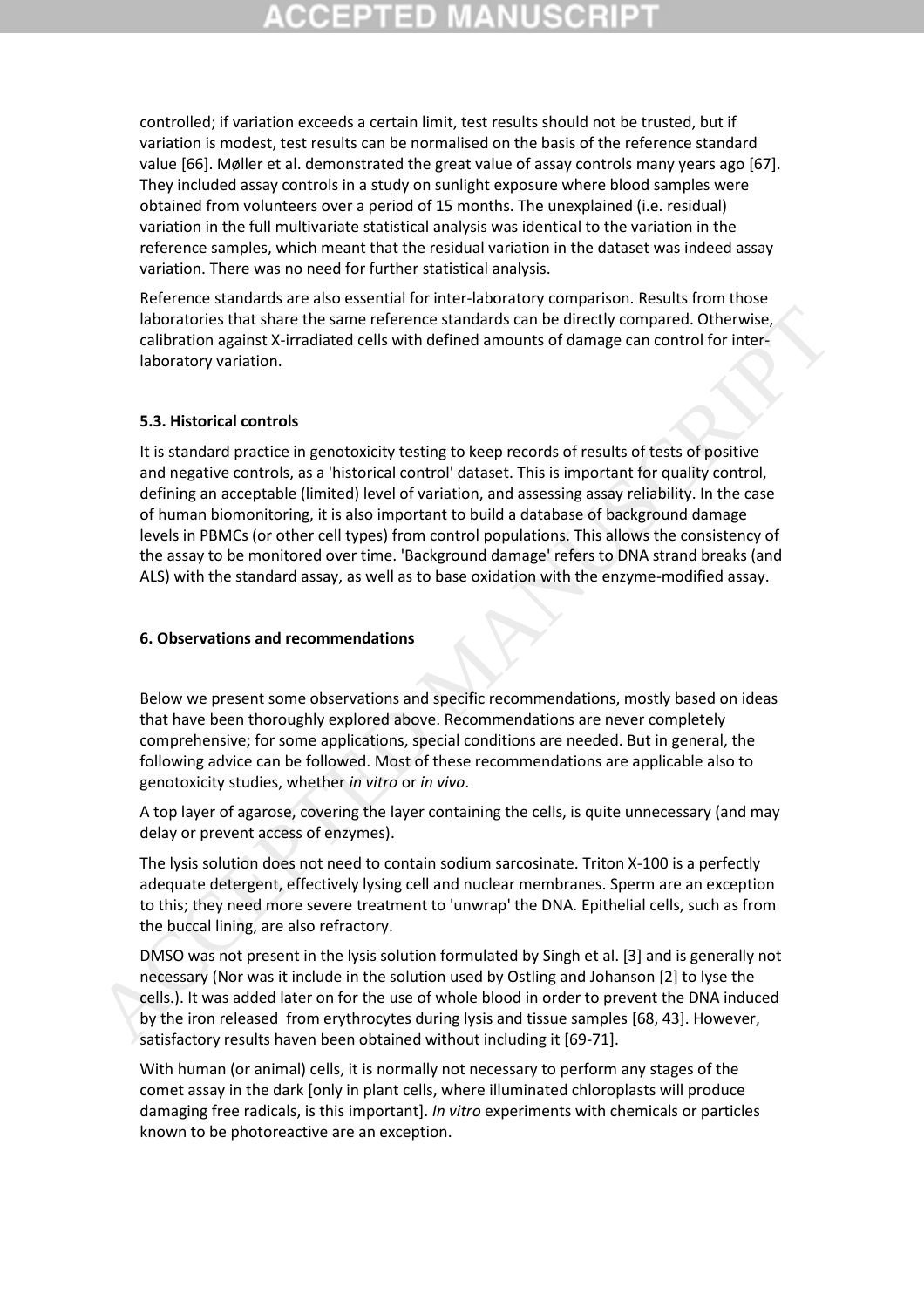# GEPTED

Electrophoresis solution can be used more than once; as a rule of thumb it can be used 3 times but it must be stored sealed (don't store in an open vessel as it can absorb  $CO<sub>2</sub>$  which will reduce the pH).

A deeper layer of electrophoresis solution above the gels reduces the problem associated with tanks not being completely level.

Within reason, the current can be as high as your power supply allows. There is no rationale for aiming at 300 mA (as many people do).

Lowering the pH after electrophoresis is essential - but this doesn't need 3 washes with Tris buffer. PBS, or another simple neutral pH buffer, or even water will do this.

Mercury lamps in microscopes used for scoring need to be changed frequently, as aging can affect detection of comets. Consider using a LED light source, which is more stable with time.

When writing a paper, it is not necessary to describe the whole comet assay procedure (refer to a published paper instead). But certain variables should be mentioned: gel format, final agarose concentration, lysis time, period of alkaline unwinding, voltage gradient, electrophoresis time, staining and scoring method. These are the factors that most affect reproducibility of the assay.

Voltage gradient and electrophoresis time are worth considering together, as in each case there is a positive - and over a limited range linear - relationship with observed % tail DNA. In theory, therefore, the product of voltage gradient and time ('time-integrated electrophoretic field strength') could be used as a descriptor in publications, as advocated by Brunborg et al. [40]. This would allow a correction factor to be applied when comparing results from laboratories employing differing voltage gradients and electrophoresis times. Agarose concentration is another example, showing - over a certain range - an inverse relationship with % tail DNA, and so a correction factor could be devised. Practically, there are some difficulties; for instance, the range over which linearity applies may vary according to cell type or other conditions; and - in the case of voltage gradient - visual scoring is much less affected by voltage gradient than is image analysis [42]. Further studies are needed to validate the correction factor approach. buffer. PBS, or another simple neutral pH buffer, or even water will do this.<br>
Mercury lamps in microscopes used for scoring need to be changed frequently, as aging can<br>
affect detection of consis. Consider using a LED lig

We recommend the following:

- Keep a constant time of lysis, to reduce variability between experiments.
- Use a constant volume of electrophoresis solution, giving a reasonable depth of solution above the gels.
- Apply cells at optimal densities of around 12000 in a 20x20 gel or 200 in a mini-gel.
- If possible, use a voltmeter to measure the voltage gradient across the platform. Calculating voltage gradient by dividing the voltage applied by the distance between the electrodes or the distance across the platform will give an incorrect answer. Voltage gradient depends on the tank dimensions. Most of the voltage drop occurs across the platform, where electrophoresis solution is shallowest and the resistance highest.
- Consider using mini-gels to maximise the number of samples that can be processed in one experiment - especially useful in human studies where many samples are to be analysed and minimising variation is important.
- When using the enzyme-modified assay, perform a titration experiment to determine enzyme concentration and incubation time sufficient to detect all lesions present, without causing non-specific damage in untreated nucleoids.
- Include reference standards in (all) experiments and include the results in published accounts of the experiments.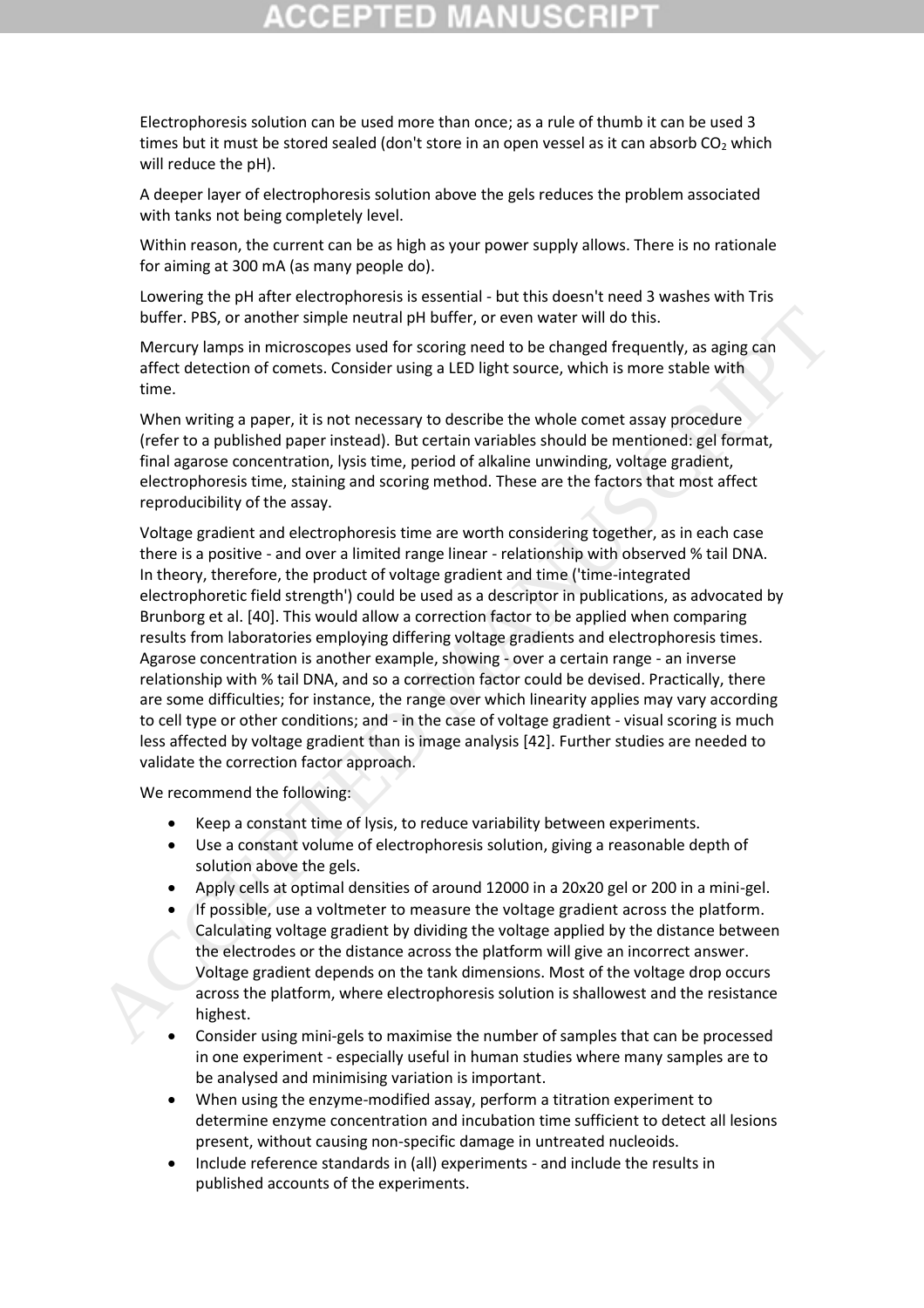- Code samples so that scoring can be done 'blind'.
- Calibrate the assay against DNA breakage generated by ionizing radiation, to allow calculation of 'real' break frequencies; this can help when evaluating the biological significance of DNA damage levels in human studies.

### **Conflict of Interest statement**

The authors declare that there are no conflicts of interest

### **Acknowledgment**

The authors thank the hCOMET project (COST Action, CA 15132) for support, and Clara Ersson for kindly providing her data for the construction of some of the tables. A.A. also thanks the Ministry of Economy, Industry and Competitiveness ('Ramón y Cajal' programme, RYC- 2013-14370) of the Spanish Government for personal support. This work was also supported by the BIOGENSA project (AGL2015-70640-R) of the Ministry of Economy, Industry and Competitiveness of the Spanish Government and the European Regional Development Fund (ERDF) and NILU internal project COST Comet assay 117029. Acknowledgment<br>
The authors thank the hCOMET project (COST Action, CA 15132) for support, and Clara<br>
Ersons for kindly providing her data for the construction of some of the tables. A.A. also<br>
thanks the Ministry of Econom

### **References**

[1] T. Lindahl, B. Nyberg, Rate of depurination of native deoxyribonucleic acid, Biochemistry 11 (1972) 3610-3618.

[2] O. Ostling, K.J. Johanson, Microelectrophoretic study of radiation-induced DNA damages in individual mammalian cells, Biochem. Biophys. Res. Commun. 123 (1984) 291-298.

[3] N.P. Singh, M.T. McCoy, R.R. Tice, E.L. Schneider, A simple technique for quantitation of low levels of DNA damage in individual cells, Exp. Cell Res. 175 (1988) 184-191.

[4] G. Ahnstrom, K. Erixon, Measurement of strand breaks by alkaline denaturation and hydroxyapatite chromatography. In: DNA Repair. A Laboratory Manual of Research Procedures*,* eds: E.C. Friedberg and P.C. Hanawalt (1981) pp. 403-418, Marcel Dekker, New York.

[5] M. Betancourt, R. Ortiz, C. González, P. Pérez, L. Cortés, L. Rodríguez, L Villaseñor, Assessment of DNA damage in leukocytes from infected and malnourished children by single cell gel electrophoresis/comet assay, Mutat. Res. 331 (1995) 65-77.

[6] V.J. McKelvey-Martin, N. Melia, I.K. Walsh, S.R. Johnston, C.M. Hughes, S.E. Lewis, W. Thompson, Two potential clinical applications of the alkaline single-cell gel electrophoresis assay: (1). Human bladder washings and transitional cell carcinoma of the bladder; and (2). Human sperm and male infertility, Mutat. Res. 375 (1997) 93-104.

[7] A.R. Collins, K. Raslova, M. Somorovska, H. Petrovska, A. Ondrusova, B. Vohnout, R. Fabry, M. Dusinska, DNA damage in diabetes: correlation with a clinical marker, Free Radic. Biol. Med. 25 (1998) 373-377.

[8] M.H.L. Green, J.E. Lowe, A.P.W. Waugh, K.E. Aldridge, Effect of diet and vitamin C on DNA strand breakage in freshly-isolated human white blood cells. Mutat. Res. 316 (1994) 91-102

[9] A. Hartmann, A . M. Niess, M. Grünert-Fuchs, B. Poch, G. Speit, Vitamin E prevents exercise-induced DNA damage, Mutat. Res. 346 (1995) 195-202.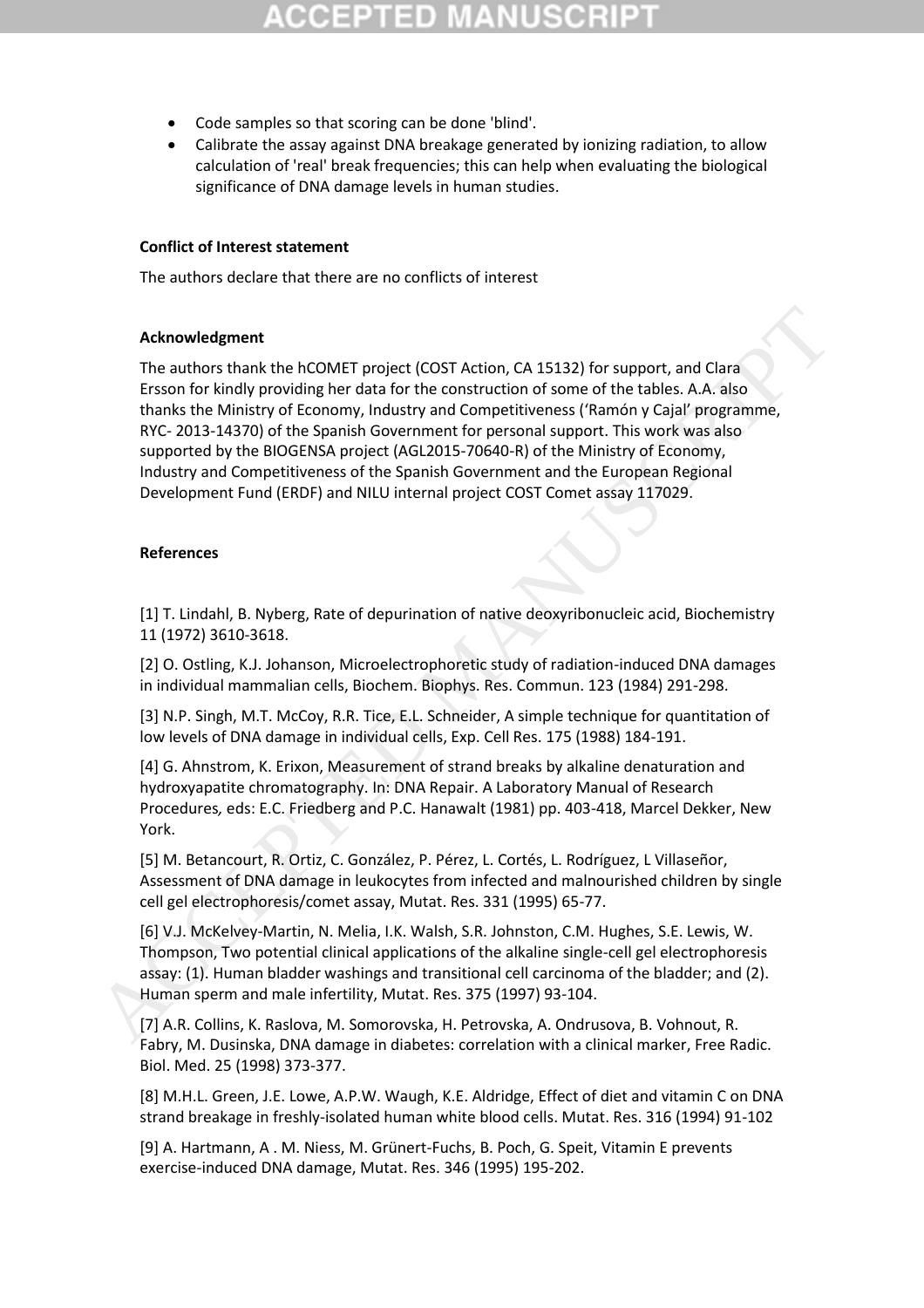## GEPTED

[10] P. Vodicka, T. Bastlova, L. Vodickova, K. Peterkova, B. Lambert, K. Hemminki, Biomarkers of styrene exposure in lamination workers: levels of *O* 6 -guanine DNA adducts, DNA strand breaks and mutant frequencies in the hypoxanthine guanine phosphoribosyltransferase gene in T-lymphocytes, Carcinogenesis 16 (1995) 1473-1481.

[11] A.R. Collins, S.J. Duthie, V.L. Dobson, Direct enzymic detection of endogenous oxidative base damage in human lymphocyte DNA, Carcinogenesis 14 (1993) 1733-1735.

[12] S.J. Duthie, A.-g. Ma, M.A. Ross, A.R. Collins, Antioxidant supplementation decreases oxidative DNA damage in human lymphocytes, Cancer Res. 56 (1996) 1291-1295.

[13] M. Dusinska, A.R. Collins, Detection of oxidised purines and UV-induced photoproducts in DNA of single cells, by inclusion of lesion-specific enzymes in the comet assay, Altern. Lab. Anim. 24 (1996) 405-411.

[14] F. Ricceri, G. Matullo, P. Vineis, Is there evidence of involvement of DNA repair polymorphisms in human cancer?, Mutat. Res. 736 (2012) 117-121.

[15] ESCODD (European Standards Committee on Oxidative DNA Damage), Measurement of DNA oxidation in human cells by chromatographic and enzymic methods, Free Radic. Biol. Med. 34 (2003) 1089-1099.

[16] P. Møller, L. Moller, R.W. Godschalk, G.D. Jones, Assessment and reduction of comet assay variation in relation to DNA damage: studies from the European Comet Assay Validation Group, Mutagenesis 25 (2010) 109-111.

[17] C. Johansson, P. Møller, L. Forchhammer, S. Loft, R.W. Godschalk, S.A. Langie, S. Lumeij, G.D. Jones, R.W. Kwok, A. Azqueta, D.H. Phillips, O. Sozeri, M.N. Routledge, A.J. Charlton, P. Riso, M. Porrini, A. Allione, G. Matullo, J. Palus, M. Stepnik, A.R. Collins, L. Möller, An ECVAG trial on assessment of oxidative damage to DNA measured by the comet assay, Mutagenesis 25 (2010) 125-132.

[18] L. Forchhammer, C. Johansson, S. Loft, L. Möller, R.W. Godschalk, S.A. Langie, G.D. Jones, R.W. Kwok, A.R. Collins, A. Azqueta, D.H. Phillips, O. Sozeri, M. Stepnik, J. Palus, U. Vogel, H. Wallin, M.N. Routledge, C. Handforth, A. Allione, G. Matullo, J.P. Teixeira, S. Costa, P. Riso, M. Porrini, P. Møller, Variation in the measurement of DNA damage by comet assay measured by the ECVAG inter-laboratory validation trial, Mutagenesis 25 (2010) 113-123.

[19] L. Forchhammer, C. Ersson, S. Loft, L. Möller, R.W. Godschalk, F.J. van Schooten, G.D. Jones, J.A. Higgins, M. Cooke, V. Mistry, M. Karbaschi, A.R. Collins, A. Azqueta, D.H. Phillips, O. Sozeri, M.N. Routledge, K. Nelson-Smith, P. Riso, M. Porrini, G. Matullo, A. Allione, M. Steepnik, M. Komorowska, J.P. Teixeira, S. Costa, L.A. Corcuera, A. Lopez de Cerain, B. Laffon, V. Valdiglesias, P. Møller, Inter-laboratory variation in DNA damage using a standard comet assay protocol, Mutagenesis 27 (2012) 665-672. (13) M. Dusinska, A.R. Collins, Detection of oxidised purines and UV-induced photoproducts<br>
in DNA of single cells, by inclusion of isions-specific enzymes in the comet assay, Altern. Lab.<br>
2.1 (1996) 405-411.<br>
114 F. Ric

[20] C. Ersson, P. Møller, L. Forchhammer, S. Loft, A. Azqueta, R.W.L. Godschalk, F.J. van Schooten, G.D.D. Jones, J.A. Higgins, M.S. Cooke, V. Mistry, M. Karbaschi, D.H. Phillips, O. Sozeri, M.N. Routledge, K. Nelson-Smith, P. Riso, M. Porrini, G. Matullo, A. Allione, M. Stepnik, M. Ferlinska, J.P. Teixeira, S. Costa, L.A. Corcuera, A. Lopez de Cerain, B. Laffon, V. Valdiglesias, A.R. Collins, L. Moller, An ECVAG inter-laboratory validation study of the comet assay: inter- and intra-laboratory variation of DNA strand breaks and FPG-sensitive sites in human mononuclear cells, Mutagenesis 28 (2013) 279-286.

[21] P. Møller, M.S. Cooke, A.R. Collins, R. Olinski, R. Rozalski, S. Loft, Harmonising measurements of 8-oxo-7,8-dihydro-2'-deoxyguanosine in cellular DNA and urine, Free Radic. Res. 46 (2012) 541-553.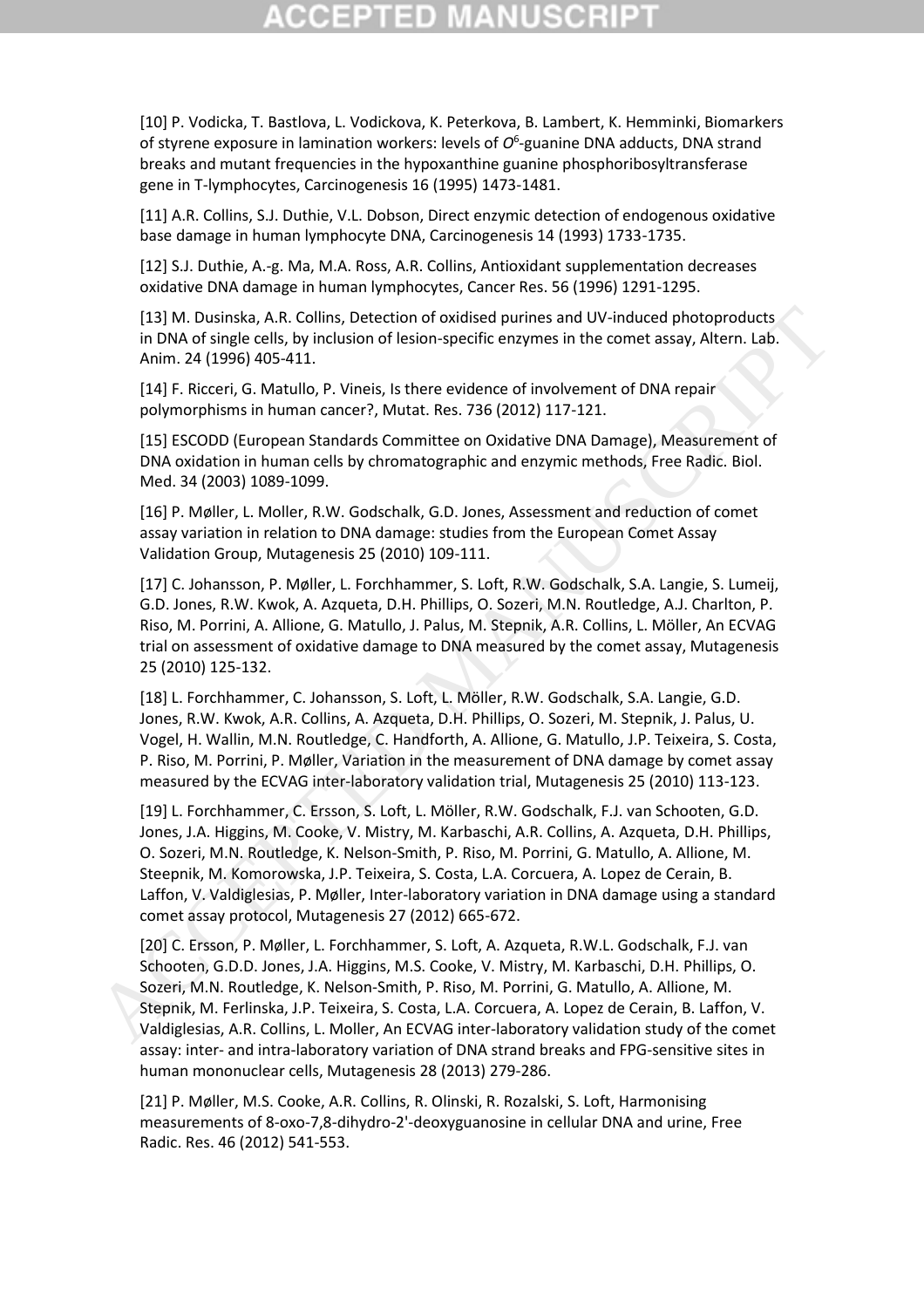## CEPTED

[22] P. Møller, S. Loft, C. Ersson, G. Koppen, G. Dusinska, A.R. Collins, On the search for an intelligible comet assay descriptor, Front. Genet. 5 (2014) 217.

[23] A.R. Collins, M. Dusinska, C. Gedik, R. Stetina, Oxidative damage to DNA: Do we have a reliable biomarker?, Environ. Health Perspect 104 (1996) 465-469.

[24] A. Azqueta, K.B. Gutzkow, G. Brunborg, A.R. Collins, Towards a more reliable comet assay: optimising agarose concentration, unwinding time and electrophoresis conditions. Mutat. Res. 724 (2011) 41–45.

[25] C. Ersson, L. Moller, The effects on DNA migration of altering parameters in the comet assay protocol such as agarose density, electrophoresis conditions and durations of the enzyme or the alkaline treatments. Mutagenesis 26 (2011) 689-695.

[26] J.M. Enciso, O. Sánchez, A. López de Cerain, A. Azqueta, Does the duration of lysis affect the sensitivity of the *in vitro* alkaline comet assay?, Mutagenesis 30 (2015) 21-28.

[27] J.M. Enciso, K.B. Gutzkow, G. Brunborg, A.K. Olsen, A. López de Cerain, A. Azqueta, Standardisation of the *in vitro* comet assay: influence of lysis time and lysis solution composition on the detection of DNA damage induced by X-rays, Mutagenesis 33 (2018) 25- 30. assy protocol such as a agrotoe density, electrophores conditions and durations of the<br>enery protocol such as a garoos density, electrophores conditions of the<br>126 J.M. Enciso, O. Sánchez, A. López de Cerain, A. Azqueta, D

[28] P.L. Olive, J.P. Banath, R.E. Durand, Heterogeneity in radiation- induced DNA damage and repair in tumor and normal cells measured using the "comet" assay, Radiat. Res. 122 (1990) 86-94.

[29] P.L. Olive, D. Wlodek, R.E. Durand, J.P. Banath, Factors influencing DNA migration from individual cells subjected to gel electrophoresis, Exp. Cell Res. 198 (1992) 259-267.

[30] J.P Banath, A. Kim, P.L. Olive, Overnight lysis improves the efficiency of detection of DNA damage in the alkaline comet assay, Radiat. Res. 155 (2001) 564-571.

[31] P.L. Olive, J.P. Banath, The comet assay: a method to measure DNA damage in individual cells, Nat. Protoc. 1 (2006) 23-29.

[32] P.R. Vivek Kumar, V.D. Cheriyan, M. Seshadri, Could a strong alkali deproteinization replace the standard lysis step in alkaline single cell gel electrophoresis (comet) assay (pH>13)?, Mutat. Res. 678 (2009), 65-70.

[33] S.H. Hansen, A.J. Pawlowicz, L. Kronberg, K.B. Gützkow, A.K. Olsen, G. Brunborg, Using the comet assay and lysis conditions to characterize DNA lesions from the acrylamide metabolite glycidamide, Mutagenesis 33 (2018) 31-39.

[34] D. Muruzabal, S. Langie, B. Pourrut, A. Azqueta, The enzyme-modified comet assay: enzyme incubation step in 2 vs 12-gels/slide systems, Mutation Res, (this issue).

[35] Vijayalaxmi, R.R. Tice, G.H.S trauss, Assessment of radiation- induced DNA damage in human blood lymphocytes using the single cell gel electrophoresis technique. Mutat. Res. 271 (1992) 243-252.

[36] J.E. Yendle, H. Tinwell, B.M. Elliott, J. Ashby, The genetic toxicity of time: importance of DNA-unwinding time to the outcome of single-cell gel electrophoresis assays, Mutat. Res. 375 (1997) 125-136.

[37] L. Forchhammer, E.V. Bräuner, J.K. Folkmann, P.H. Danielsen, C. Nielsen, A. Jensen, S. Loft, G. Friis, P. Møller, Variation in assessment of oxidatively damaged DNA in mononuclear blood cells by the comet assay with visual scoring, Mutagenesis 23 (2008) 223-231.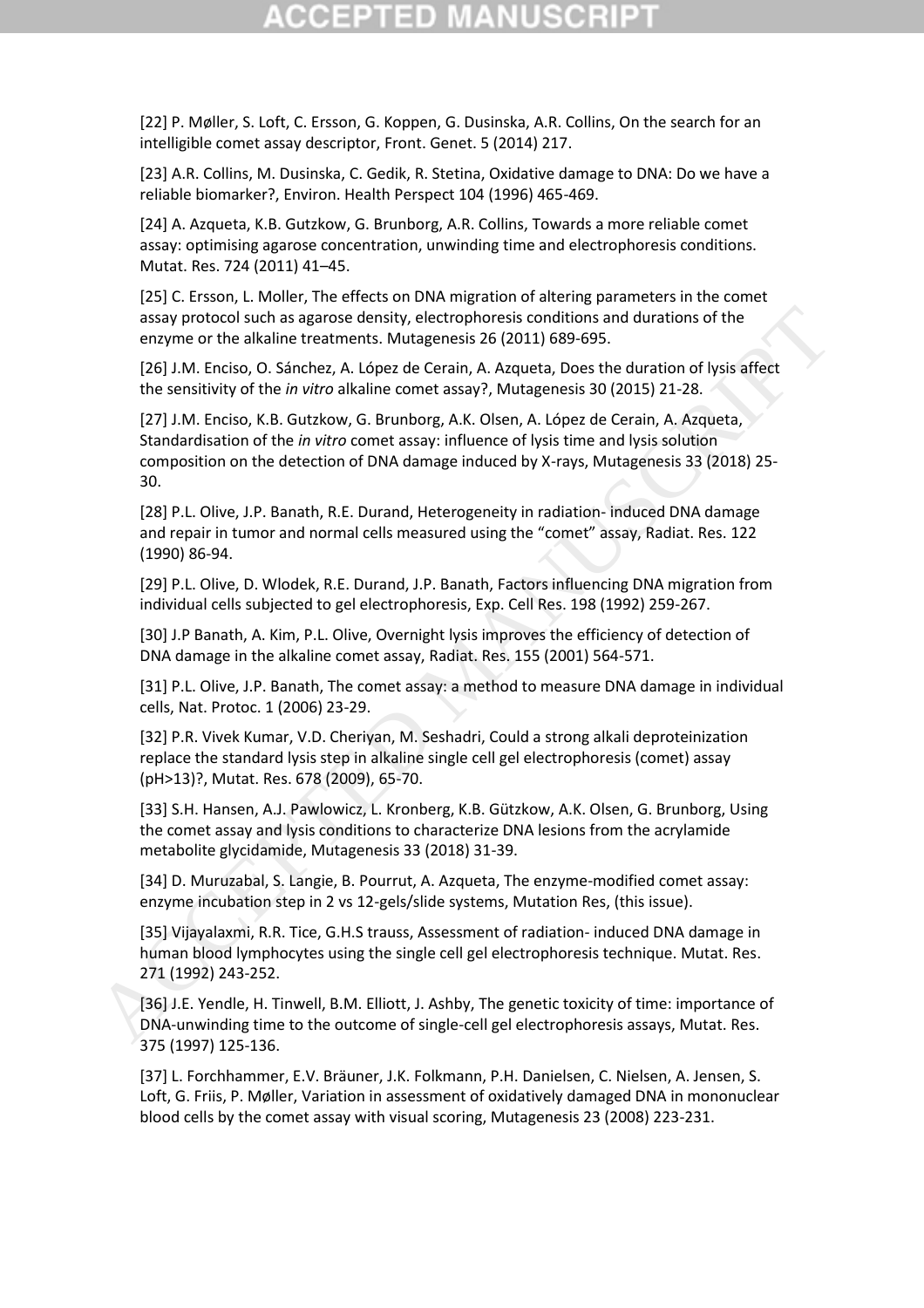[38] G. Speit, K. Trenz, P. Schutz, A. Rothfuss, O. Merk, The influence of temperature during alkaline treatment and electrophoresis on results obtained with the comet assay, Toxicol. Lett. 110 (1999) 73-78.

[39] N.P. Sirota, A.K. Zhanataev, E.A. Kuznetsova, E.P. Khizhnyak, E.A. Anisina, A.D. Durnev, Some causes of inter-laboratory variation in the results of comet assay, Mutat. Res. 770 (2014) 16-22.

[40] G. Brunborg, L. Rolstadaas, K.B., Gutzkow, Electrophoresis in the comet assay. In: Electrophoresis – Life sciences practical applications, eds: O.-M. Bolduna and C. Balta (2018) pp. 63-80, IntechOpen, London.

[41] K.B. Gutzkow, T.M. Langleite, S. Meier, A. Graupner, A.R. Collins, G. Brunborg, Highthroughput comet assay using 96 minigels, Mutagenesis 28 (2013) 333-340.

[42] A. Azqueta, S. Meier, S. Priestley, K.B. Gutzkow, G. Brunborg, J. Sallette, F. Soussaline, A.R. Collins, The influence of scoring method on variability in results obtained with the comet assay, Mutagenesis 26 (2011) 393-399.

[43] R.R. Tice, E. Agurell, D. Anderson, B. Burlinson, A. Hartmann, H. Kobayashi, Y. Miyamae, E. Rojas,J.-C. Ryu, Y.F. Sasaki, Single cell gel/comet assay: Guidelines for *in vitro* and *in vivo* genetic toxicology testing, Environ. Mol. Mutagen 35 (2000) 206- 221.

[44] P.L. Olive, The comet assay. An overview of techniques, Methods Mol. Biol. 203 (2002) 179-194.

[45] A.R. Collins, M. Dušinská M, Oxidation of cellular DNA, measured with the comet assay. In Methods in Molecular Biology: Oxidative stress biomarkers and antioxidant protocols (vol. 186), ed: A. Armstrong (2002) pp. 147-159, Humana Press, New York. pp. 5-5-50, meantopen, comotine, Readent, A. Graupner, A. R. Collins, G. Brunborg, High-<br>[41] K.B. Gutkhow, T.M. Langlelte, S. Meler, A. Graupner, A. R. Collins, G. Brunborg, High-<br>throughput comet assay using 96 minigels,

[46] G. Speit, A.Hartmann. The comet assay: a sensitive genotoxicity test for the detection of DNA damage and repair, Methods Mol. Biol. 314 (2006) 275-286.

[47] A.R. Collins, The use of bacterial repair endonucleases in the comet assay, Methods Mol. Biol. 691 (2011) 137-147.

[48] A.R. Collins, A. Azqueta, Single cell gel electrophoresis combined with lesion-specific enzymes to measure oxidative damage to DNA. In: Methods in Cell Biology: Laboratory methods in cell biology (vol. 112), ed: P.M. Conn (2012) pp. 69-92, Elsevier, Amsterdam.

[49] B. Burlinson, The *in vitro* and in vivo comet assays, Methods Mol. Biol. 817 (2012) 143- 163.

[50] G. Speit, A. Rothfuss, The comet assay: a sensitive genotoxicity test for the detection of DNA damage and repair, Methods Mol. Biol. 920 (2012) 79-90.

[51] M. Bajpayee, A. Kumar, A. Dhawan, The comet assay: assessment of *in vitro* and *in vivo* DNA damage, Methods Mol. Biol. 1044 (2013) 325-345.

[52] D. Anderson, A.Dhawan, J.Laubenthal, The comet assay in human biomonitoring, Methods Mol. Biol. 1044 (2013) 347-362.

[53] J. Catalán, S. Suhonen, A. Huk, M. Dusinska, Analysis of nanoparticles-induced DNA damage by the comet assay. In: Genotoxicity and DNA Repair. A Practical Approach, eds. L.M. Sierra and I. Gaivao (2014) pp. 241-268, Humana Press, New York.

[54] OECD Guideline test nº 489, *In vivo* mammalian alkaline comet assay (2016). OECD Guidelines for the testing of chemicals.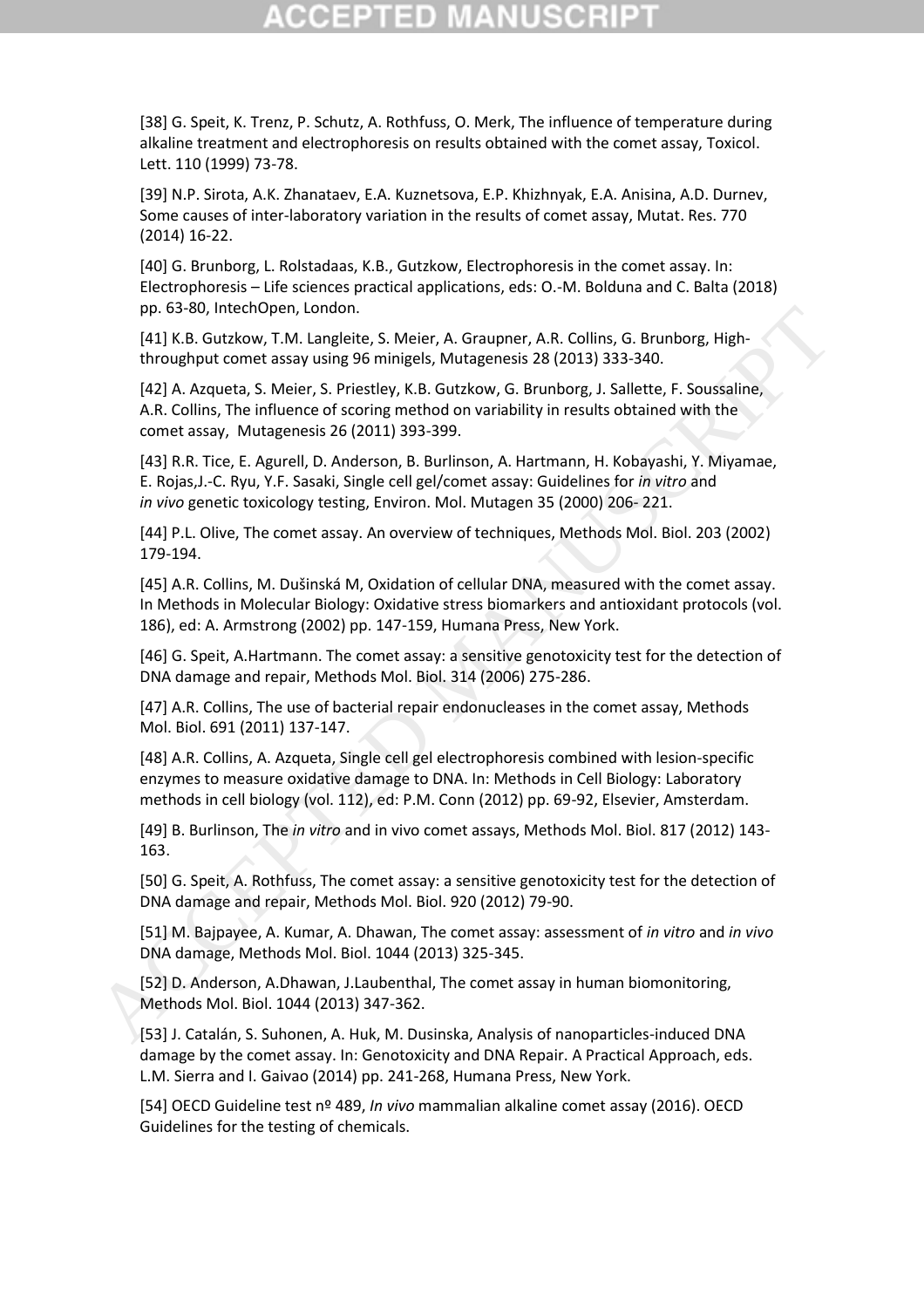[55] A. Azqueta, I. Campos Costa-Amaral, A.R. Collins, High throughput measurement of DNA breaks and oxidised bases with the comet assay. In: The Comet assay in toxicology (2<sup>nd</sup>) edition), eds. A. Dhawan and D. Anderson (2017) pp. 65-92, RSCPublishing, Cambridge.

[56] ESCODD (European Standards Committee on Oxidative DNA Damage), Comparative analysis of baseline 8-oxo-7,8-dihydroguanine in mammalian cell DNA, by different methods in different laboratories: an approach to consensus, Carcinogenesis 23 (2002) 2129-2133.

[57] C.M. Gedik, A.R. Collins, ESCODD (European Standards Committee on Oxidative DNA Damage), Establishing the background level of base oxidation in human lymphocyte DNA: results of an inter-laboratory validation study, FASEB J. 19 (2005) 82-84.

[58] R.W. Godschalk, C. Ersson, M. Stepnik, M. Ferlinska, J. Palus, J.P. Teixeira, S. Costa, G.D. Jones, J.A. Higgins, J. Kain, L. Moller, L. Forchhammer, S. Loft, Y. Lorenzo, A.R. Collins, F.J. van Schooten, B. Laffon, V. Valdiglesias, M. Cooke, V. Mistry, M. Karbaschi, D.H. Phillips, O. Sozeri, M.N. Routledge, K. Nelson-Smith, P. Riso, M. Porrini, A. Lopez de Cerain, A. Azqueta, G. Matullo, A. Allione, P. Møller, Variation of DNA damage levels in peripheral blood mononuclear cells isolated in different laboratories, Mutagenesis 29 (2014) 241-249. results or an inter-atoriation studients. The Jouly Present, 19 (1005) 25-24.<br>
[58] R.W. Godschalk, C. Ersson, M. Stepnik, M. Ferlinska, J. Palus, J. P. Teixeira, S. Costa, G.D.<br>
Jones, J.A. Higgins, J. Kain, L. Mollele, L

[59] P. Møller, K. Jantzen, M. Løhr, M.H. Andersen, D.M. Jensen, M. Roursgaard, P.H. Danielsen, A. Jensen, S. Loft, Searching for assay controls for the Fpg- and hOGG1-modified comet assay, Mutagenesis 33 (2018) 9-19.

[60] P. Møller, The alkaline comet assay: towards validation in biomonitoring of DNA damaging exposures, Basic Clin. Pharmacol.Toxicol. 98 (2006) 336–345.

[61] M. Dusinska, A.R. Collins, The Comet assay in human biomonitoring: gene-environment interactions, Mutagenesis 23 (2008) 191-205.

[62] M. De Boeck, N. Touil, G. De Visscher, P.A. Vande, M. Kirsch-Volders, Validation and implementation of an internal standard in comet assay analysis, Mutat. Res. 469 (2000) 181- 197.

[63] A.R. Collins, Oxidative DNA damage biomarkers: a need for quality control. In: Critical reviews of oxidative stress and ageing, eds. R.G. Cutter and H. Rodriguez (2003) pp. 469-484, World Scientific.

[64] A.R. Collins, M. Dusinska, Applications of the comet assay in human biomonitoring. In: Comet assay in toxicology ( $2<sup>nd</sup>$  edition), eds: A. Dhawan and D. Anderson (2017) pp. 238-263, RSCPublishing.

[65] G. Brunborg, A.R. Collins, A. Graupner, K.B. Gutzkow, A.K. Olsen, Reference cells and ploidy in the comet assay, Front. Genet. 6 (2015) 61.

[66] A.R. Collins, Y. El Yamani, Y. Lorenzo, S. Shaposhnikov, G. Brunborg, A. Azqueta, A. (2014) Controlling variation in the comet assay. Front. Genet. 5 (2014) 359

[67] P. Møller, H. Wallin, E. Holst, L.E. Knudsen, Sunlight-induced DNA damage in human mononuclear cells, FASEB J. 16 (2002) 45-53.

[68] R.R. Tice, P.W. Andrews, O. Hirai, N.P. Singh, The single cell gel (SCG) assay: an electrophoretic technique for the detection of DNA damage in individual cells, Adv. Exp. Med. Biol. 283 (1991) 157-164.

[69] E.O. Farombi, M. Hansen, G. Ravn-Haren, P. Møller, L.O. Dragsted, Commonly consumed and naturally occurring dietary substances affect biomarkers of oxidative stress and DNA damage in healthy rats, Food Chem. Toxicol. 42 (2004) 1315-1322.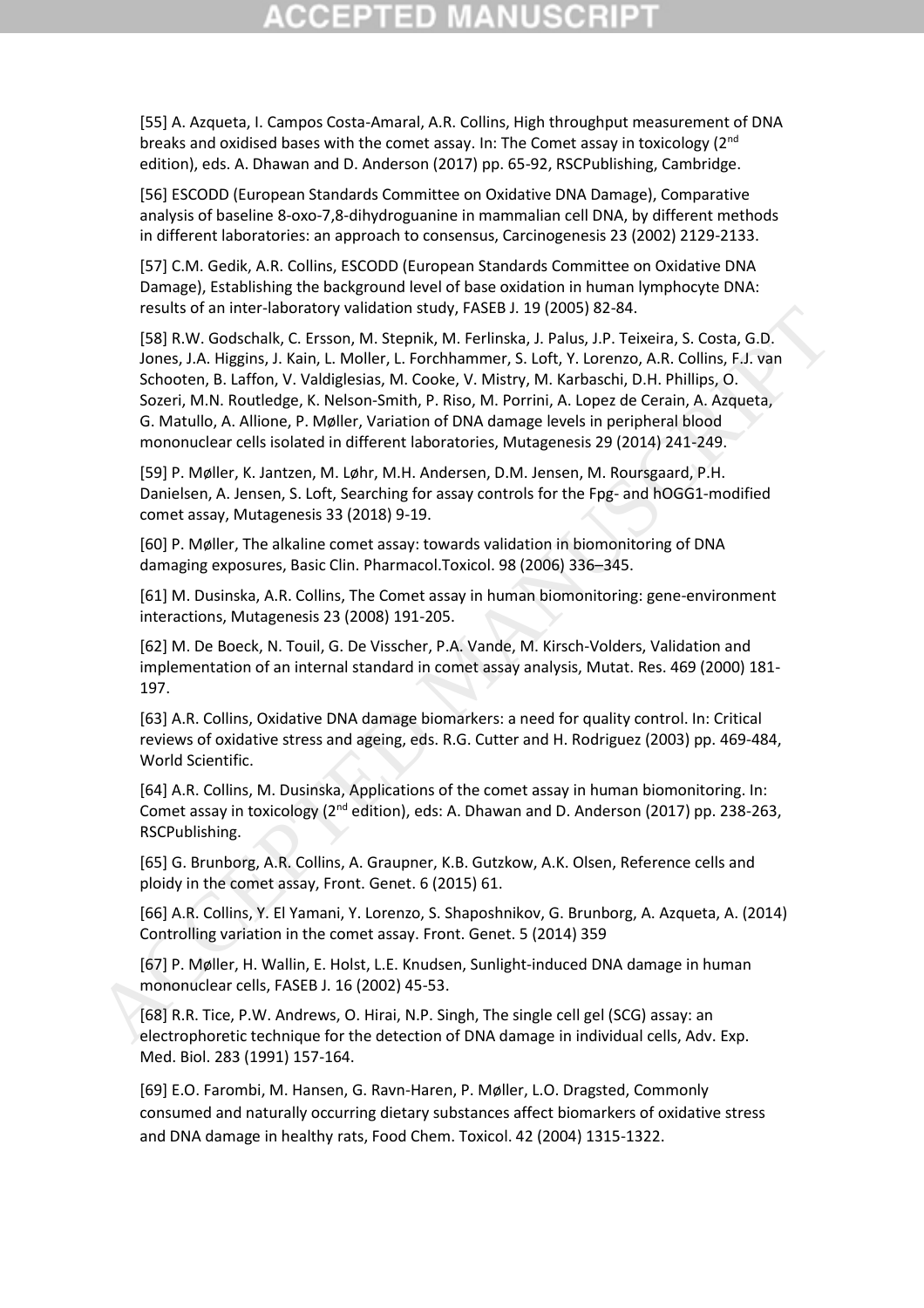## D

[70] M.B. Akor-Dewu, N. El Yamani, O. Bilyk, L. Holtung, T.E. Tjelle, R. Blomhoff, A.R. Collins, Leucocytes isolated from simply frozen whole blood can be used in human biomonitoring for DNA damage measurement with the comet assay, Cell. Biochem. Funct. 32 (2014) 299-302.

[71] L.A. Corcuera, A. Vettorazzi, L. Arbillaga, N. Pérez, A.G. Gil, A. Azqueta, E. González Peñas, J.A. García-Jalón, A. López de Cerain A, Genotoxicity of Aflatoxin B1 and Ochratoxin A after simultaneous application of the *in vivo* micronucleus and comet assay, Food Chem. Toxicol. 76 (2015) 116-124*.*

ACCEPTED MANUSCRIPT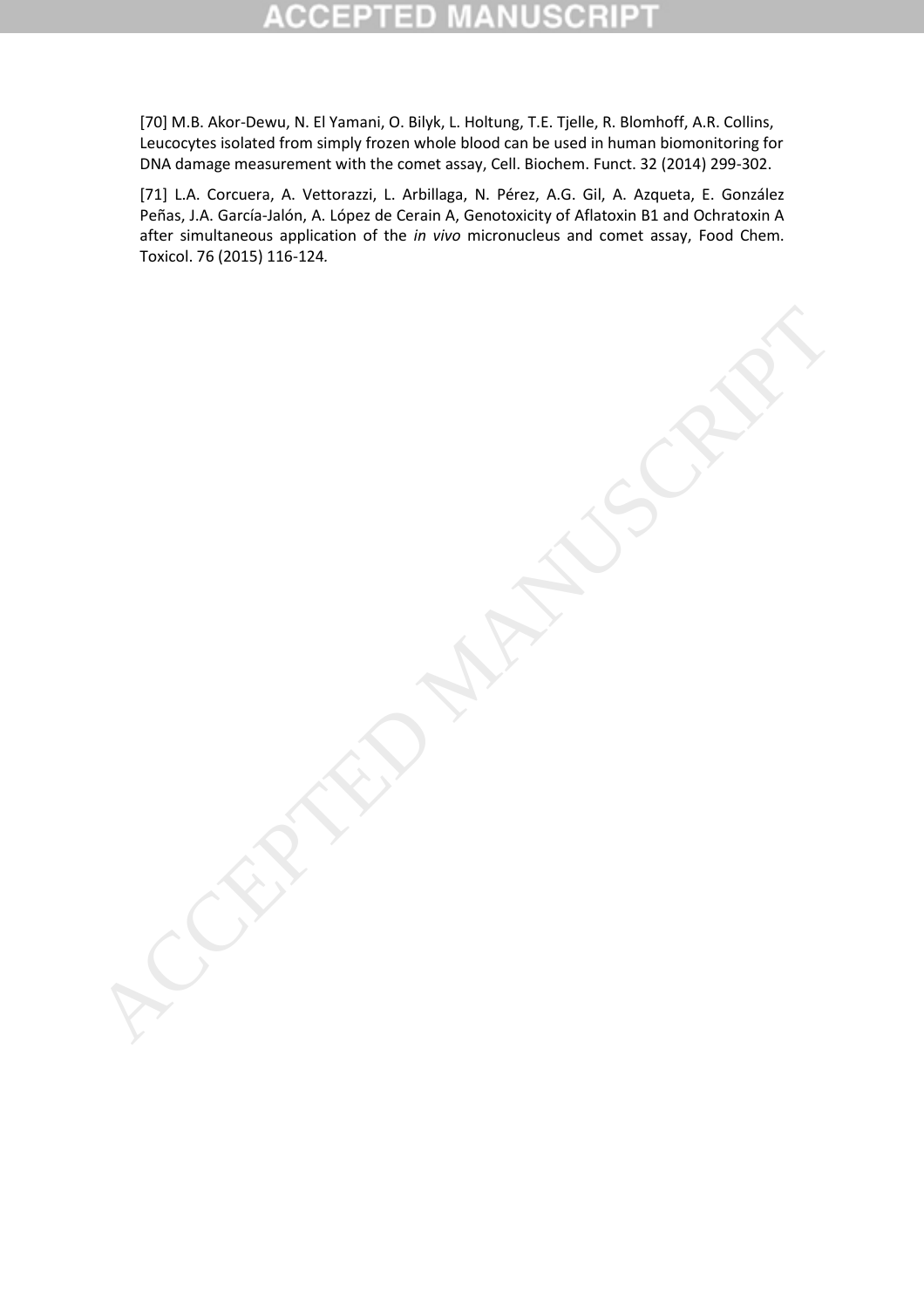#### SCRIPT ED CCEPTI  $\hbar$

### **Table**

Table 1: Parameters for comet assay protocols: most frequently described, and range. From hCOMET database.

|                                  | $\%$ LMP<br>agarose gels<br>including<br>cells | Duration<br>of lysis       | Duration<br>of<br>Unwinding | V/cm of<br>electrophoresis | Duration of<br>electrophoresis |
|----------------------------------|------------------------------------------------|----------------------------|-----------------------------|----------------------------|--------------------------------|
| Described range of<br>parameters | $0.5\mbox{-}1.5\%$                             | $1h$<br>weeks              | 15-40 min                   | $0.7 - 8$ V/cm             | 20-30 min                      |
| Most frequently<br>used          | 0.7%                                           | $1\,\ensuremath{\text{h}}$ | $20 \text{ min}$            | 1 V/cm                     | $20 \text{ min}$               |
|                                  |                                                |                            |                             |                            |                                |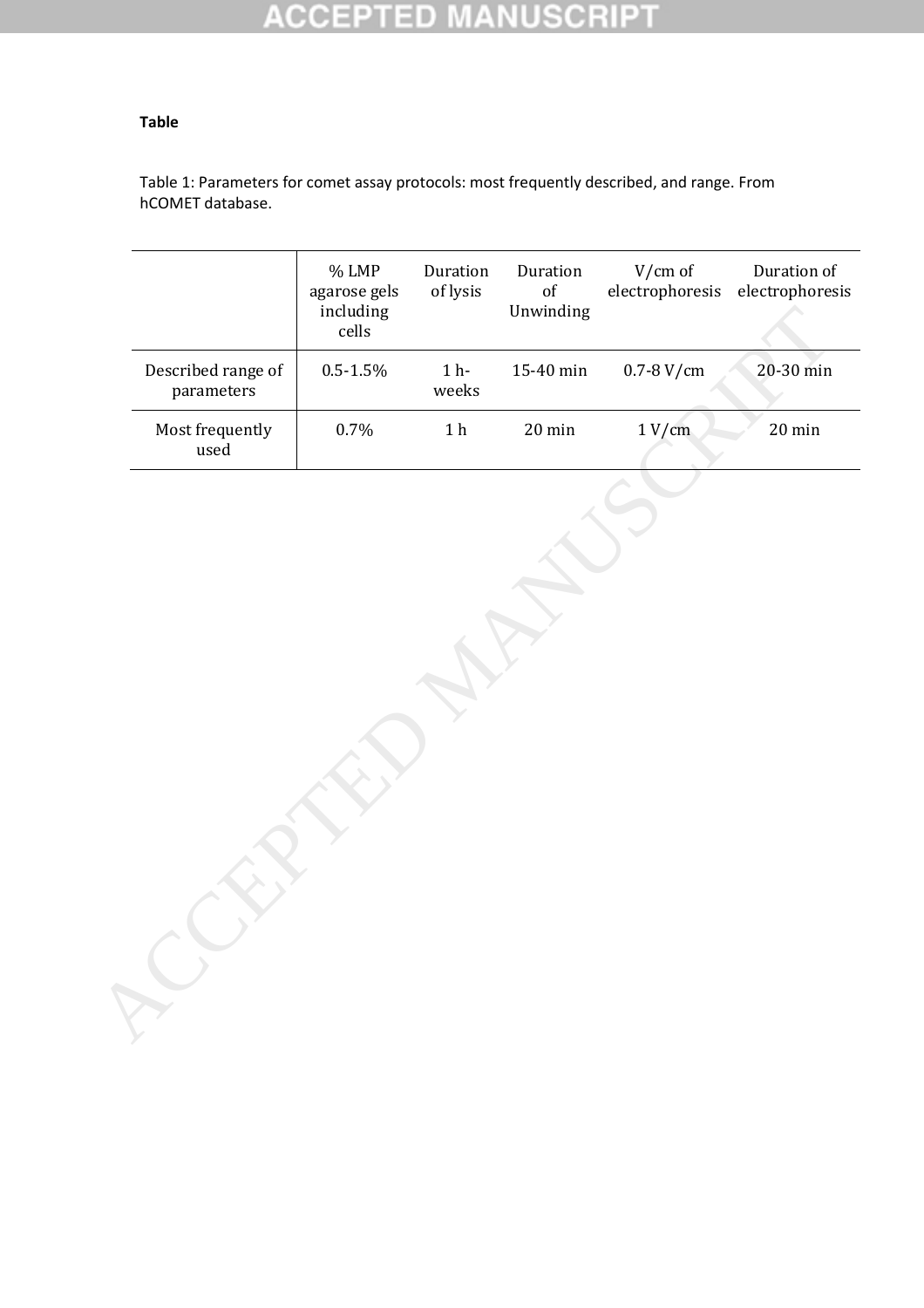#### ED B E CC C

Table 2: % tail DNA obtained using different duration of lysis in HeLa cells. Redrawn from data in [26] (data: Mean (SD) from 3 independent experiments).

| No lysis<br>$1\ \mathrm{h}$<br>$24\,\ensuremath{\mbox{\textit{h}}}$<br>1 week<br>3.1(3.0)<br>1.4(1.1)<br>2.5(2.4)<br>3.3(2.2)<br>14.4(2.6)<br>12.2(4.7)<br>22.2(2.7)<br>55.0 (14.4)<br>38.5<br>23.7(2.2)<br>44.7 (6.0)<br>81.5 (8.59)<br>(14.6)<br>3.4(0.1)<br>5.7(2.4)<br>2.4(1.8)<br>1.9(1.5)<br>16.6(6.7)<br>13.3(7.1)<br>8.8(0.4)<br>33.4 (0.2)<br>63.5(4.9)<br>80.7(6.8)<br>42.4(3.1)<br>40.1(1.6)<br>Table 2 |                                   | Time of lysis |  |  |  |
|--------------------------------------------------------------------------------------------------------------------------------------------------------------------------------------------------------------------------------------------------------------------------------------------------------------------------------------------------------------------------------------------------------------------|-----------------------------------|---------------|--|--|--|
|                                                                                                                                                                                                                                                                                                                                                                                                                    | (time of treatment)               |               |  |  |  |
|                                                                                                                                                                                                                                                                                                                                                                                                                    | Untreated                         |               |  |  |  |
|                                                                                                                                                                                                                                                                                                                                                                                                                    | 90 μM MMS (3 h)                   |               |  |  |  |
|                                                                                                                                                                                                                                                                                                                                                                                                                    | 180 μM MMS (3 h)                  |               |  |  |  |
|                                                                                                                                                                                                                                                                                                                                                                                                                    | Untreated                         |               |  |  |  |
|                                                                                                                                                                                                                                                                                                                                                                                                                    | 10 μM $H_2O_2$ (5 min, on ice)    |               |  |  |  |
|                                                                                                                                                                                                                                                                                                                                                                                                                    | $40 \mu M H_2O_2$ (5 min, on ice) |               |  |  |  |
|                                                                                                                                                                                                                                                                                                                                                                                                                    |                                   |               |  |  |  |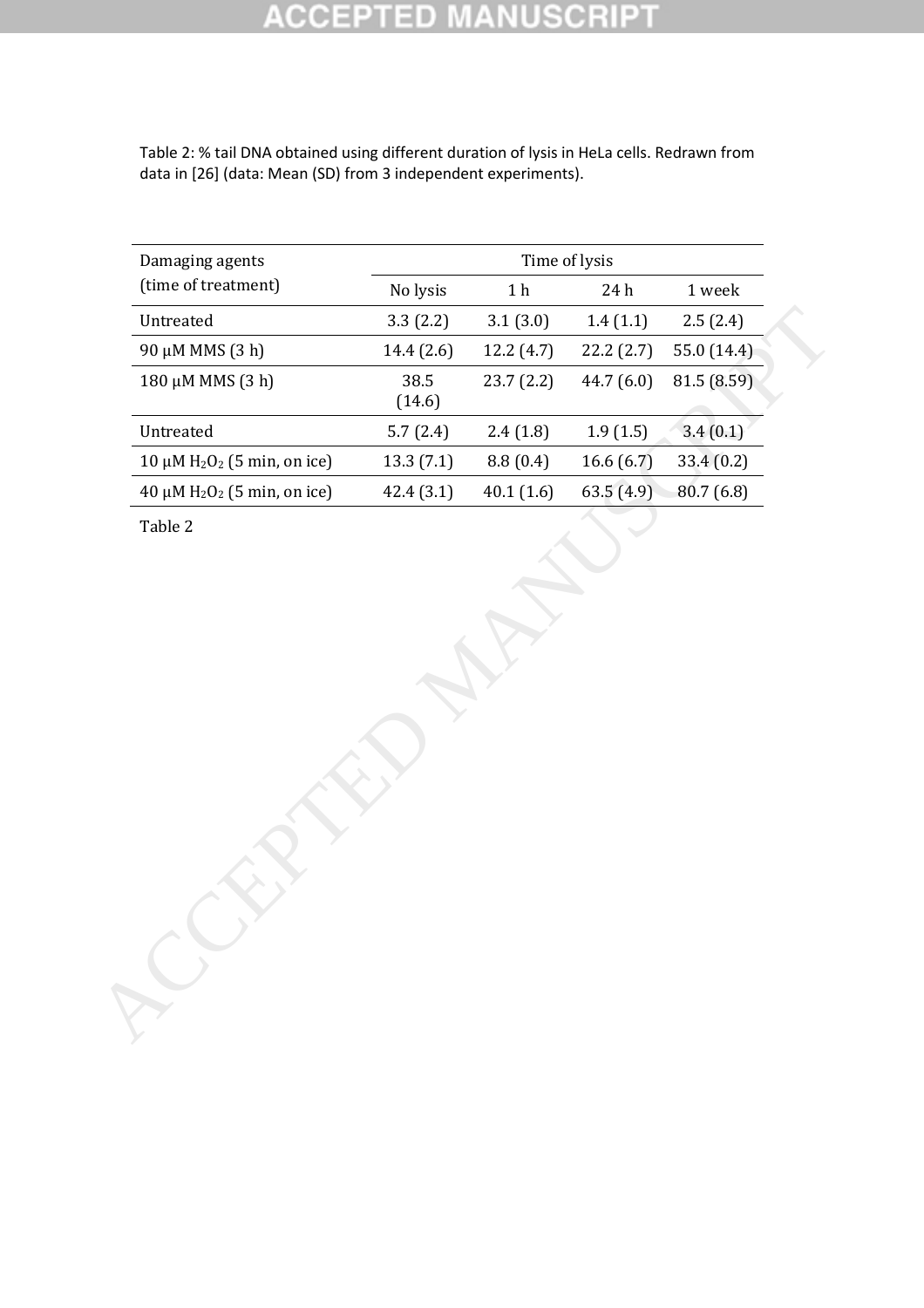#### 10 E CC ۰

Table 3: % DNA in tail obtained using different electrophoresis voltage (V/cm). Redrawn from data in [24] (data: Mean (range of values) from 2 independent experiments).

|                  | <b>Damaging agents</b>                                 | V/cm applied     |               |                |                |                |
|------------------|--------------------------------------------------------|------------------|---------------|----------------|----------------|----------------|
| type             | (time of<br>treatment)                                 | 0.16             | 0.49          | 0.83           | 1.5            | 1.48           |
| Human<br>lymphoc | Untreated                                              | $0.5\,$<br>(0.5) | 0.6<br>(0.7)  | 1.4(1.6)       | 4.7<br>(2.5)   | 4.5<br>(0.4)   |
| ytes             | 70 μM H <sub>2</sub> O <sub>2</sub> (5 min,<br>on ice) | 3.5<br>(0.2)     | 11.6<br>(8.7) | 31.2<br>(12.8) | 36.4<br>(13.8) | 52.4<br>(13.2) |
| TK <sub>6</sub>  | Untreated                                              | 0.9<br>(0.1)     | 1.1<br>(1.0)  | 2.5(0.8)       | 5.2<br>(3.5)   | 3.8<br>(1.4)   |
|                  | 70 μM H <sub>2</sub> O <sub>2</sub> (5 min,<br>on ice) | 5.0<br>(1.8)     | 14.5<br>(5.8) | 31.7<br>(4.0)  | 50.1<br>(0.9)  | 50.1<br>(3.3)  |
|                  |                                                        |                  |               |                |                |                |

## Table 3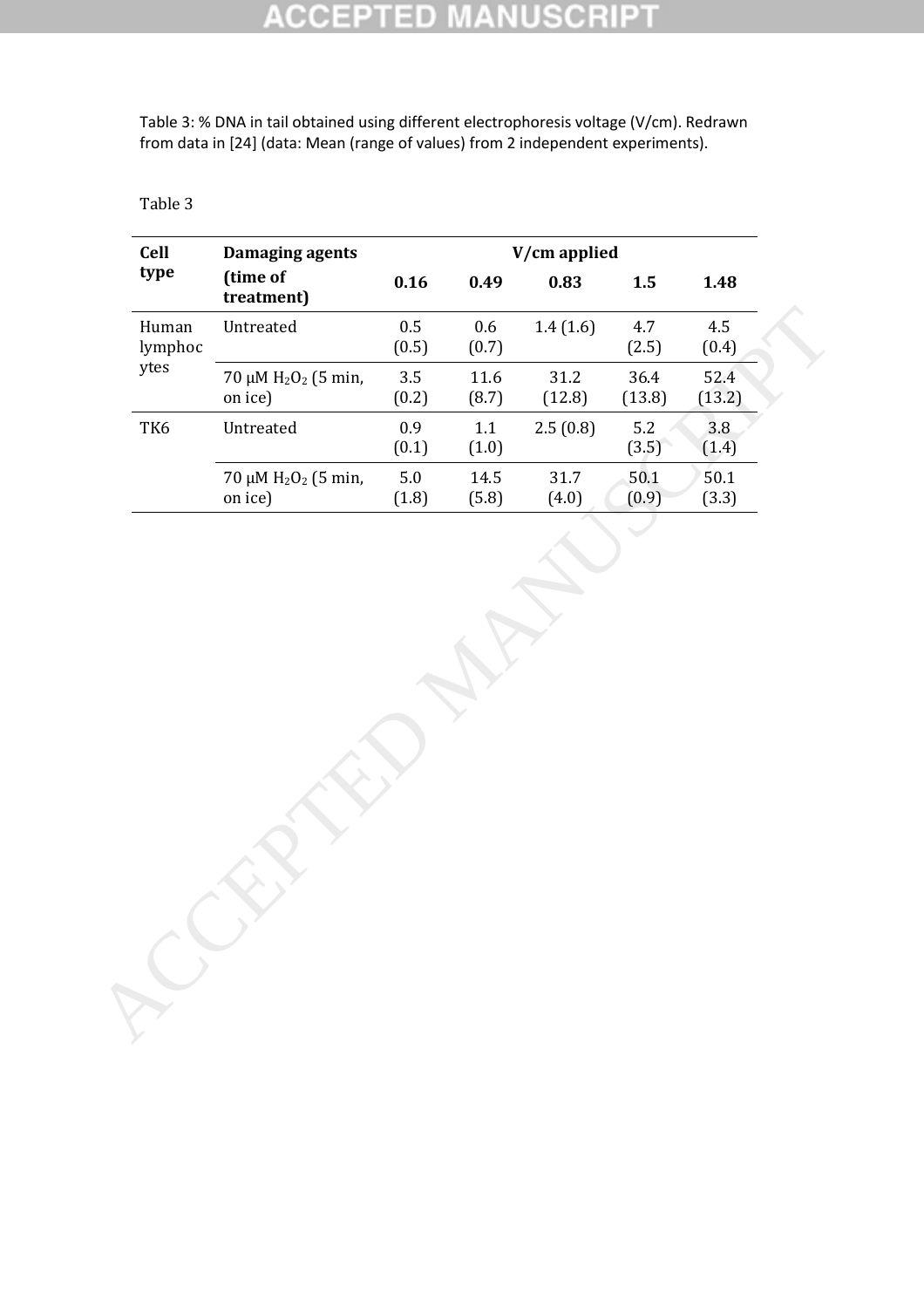# **ACCEPTED MANUSCRIPT**

Table 4: Previous protocols on the comet assay published by researchers from only one laboratory.

| Endpoint                                 | <b>Experimental model</b>                                                                                                       | Ref.   |
|------------------------------------------|---------------------------------------------------------------------------------------------------------------------------------|--------|
| <b>DNA</b> strand breaks                 | In vitro, in vivo (tissues)                                                                                                     | $[43]$ |
| DNA strand breaks (+ other<br>endpoints) | Not specified                                                                                                                   | [44]   |
| DNA strand breaks (+ enzyme<br>sites)    | In vitro, biomonitoring                                                                                                         | $[45]$ |
| <b>DNA</b> strand breaks                 | In vitro                                                                                                                        | $[31]$ |
| <b>DNA</b> strand breaks                 | In vitro (cultured cells and WBC)                                                                                               | [46]   |
| Enzyme-sensitive sites                   | Not specified                                                                                                                   | $[47]$ |
| DNA strand breaks (+ enzyme<br>sites)    | Not specified (adaptation to 12-gels<br>format)                                                                                 | $[48]$ |
| <b>DNA</b> strand breaks                 | In vitro, in vivo (tissues)                                                                                                     | $[49]$ |
| <b>DNA</b> strand breaks                 | In vitro (cultured cells and WBC)                                                                                               | $[50]$ |
| <b>DNA</b> strand breaks                 | In vitro, in vivo (tissues)                                                                                                     | $[51]$ |
| DNA strand breaks (+ enzyme<br>sites)    | Biomonitoring (lymphocytes, sperm cells)                                                                                        | $[52]$ |
| DNA strand breaks (+ enzyme<br>sites)    | In vitro, in vivo (bronchoalveolar lavage<br>and lung tissue) (evaluation of<br>nanoparticles, adaptation to 12-gels<br>format) | $[53]$ |
| <b>DNA</b> strand breaks                 | In vivo (tissues)                                                                                                               | $[54]$ |
| DNA strand breaks (+ enzyme)<br>sites)   | Not specified (adaptation to 12-gels<br>format)                                                                                 | $[55]$ |
|                                          |                                                                                                                                 |        |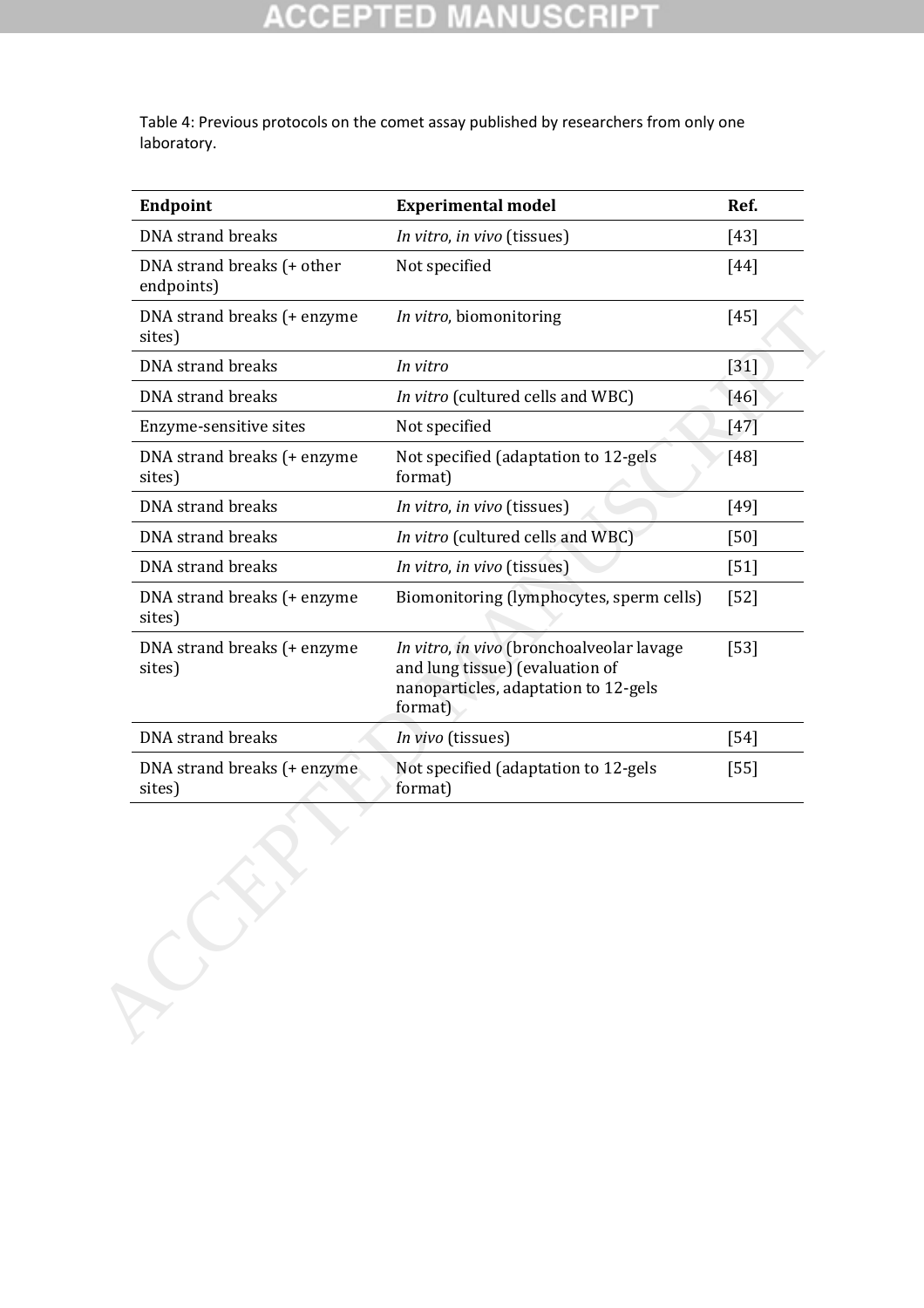|                             |                                  | <b>ACCEPTED MANUSCRIPT</b>                                                                      |                                                |                                                 |
|-----------------------------|----------------------------------|-------------------------------------------------------------------------------------------------|------------------------------------------------|-------------------------------------------------|
|                             |                                  |                                                                                                 |                                                |                                                 |
|                             |                                  |                                                                                                 |                                                |                                                 |
|                             |                                  |                                                                                                 |                                                |                                                 |
|                             |                                  |                                                                                                 |                                                |                                                 |
|                             |                                  | Table 5. Comet assay steps in various protocols that have been used in multi-laboratory trials. |                                                |                                                 |
|                             |                                  |                                                                                                 |                                                |                                                 |
| <b>Step</b>                 | <b>ESCODD (2001)</b>             | <b>NewGeneris (2008)</b>                                                                        | ECVAG (2012) [19]                              | OECD (2016) [54]                                |
| LMP (with cells)            | 0.5%                             | 0.5%                                                                                            | 1%                                             | Not less than 0.45%                             |
| Lysis time                  | 1 <sub>h</sub>                   | 1 h                                                                                             | ≥1h, ≤24h                                      | 1 h or overnight                                |
| <b>Enzyme treatment</b>     | 30 min (Fpg)<br>45 min (EndoIII) | 30 min (Fpg and<br>EndoIII)                                                                     | 30 min (Fpg)                                   | Not included                                    |
| <b>Alkaline time</b>        | 40 min                           | 40 min                                                                                          | 20 min                                         | $\geq$ 20 min                                   |
| <b>Electrophoresis time</b> | 30 min                           | 30 min                                                                                          | 20 min                                         | 30 or 40 min                                    |
| Electrophoresis (V)         | 25 <sub>V</sub>                  | 25 V                                                                                            | 1.2 V/cm (platform)                            | 0.7 V/cm                                        |
| Electrophoresis (mA)        | <b>Highest level</b>             | 300 mA (not crucial)                                                                            | Not specified                                  | Not specified ("starting<br>current of 300 mA") |
| <b>Neutralisation</b>       | $3x5$ min (Tris)                 | 10 min (PBS)                                                                                    | $2 \times 5$ min (Tris) and $5$<br>min (water) | 5 min                                           |
| <b>Additional treatment</b> | Not reported                     | Not reported                                                                                    | Dried and fixed                                | Absolute EtOH (5 min)                           |
|                             |                                  |                                                                                                 |                                                |                                                 |